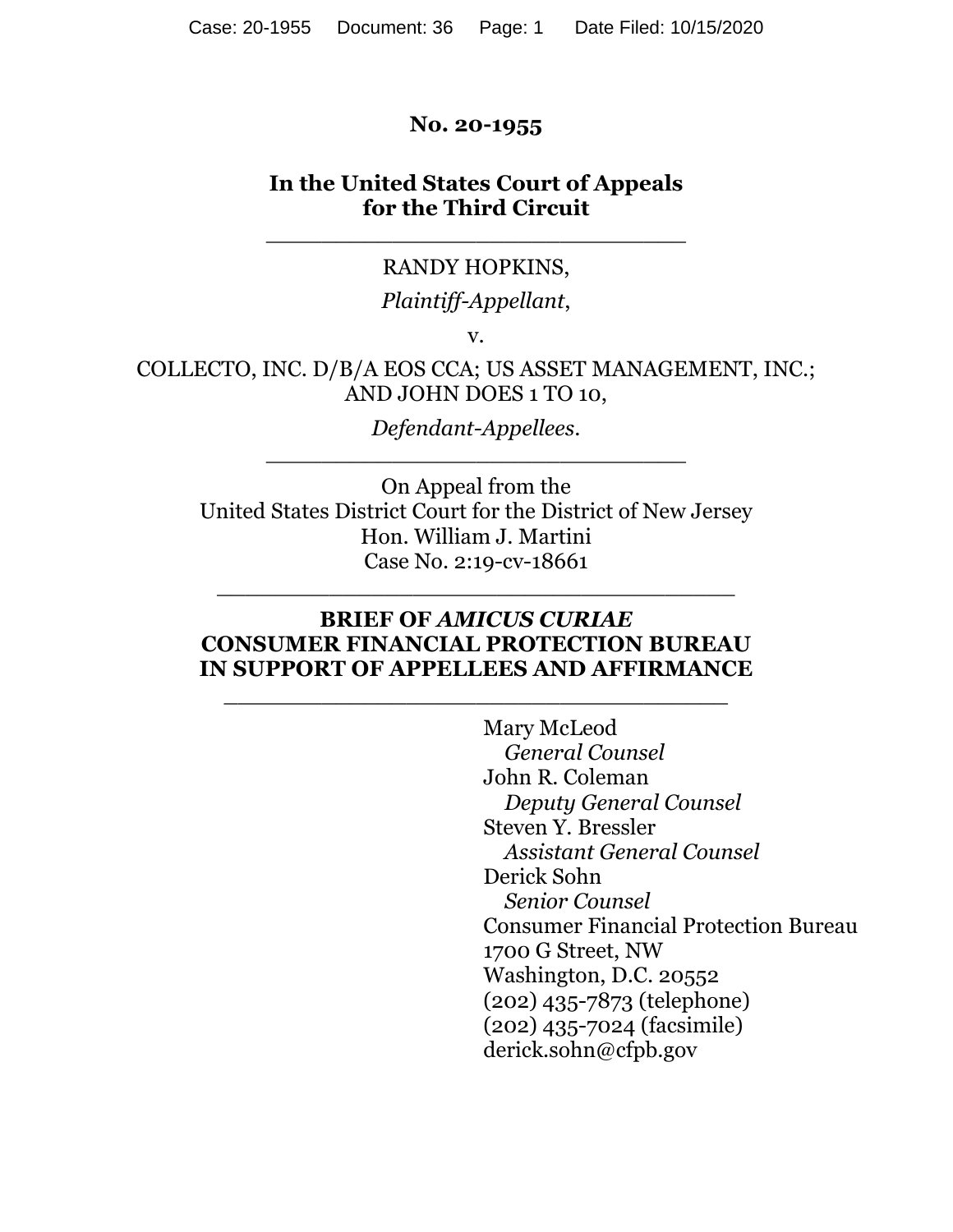# **TABLE OF CONTENTS**

| Accurately stating that no interest or fees have been applied to a debt does<br>I.<br>not imply that interest or fees may or will be assessed in the future.  11 |  |
|------------------------------------------------------------------------------------------------------------------------------------------------------------------|--|
| Holding that accurate itemization of interest and fees applied to a debt may<br>II.<br>by itself violate the FDCPA would discourage collectors from providing    |  |
|                                                                                                                                                                  |  |
| <b>COMBINED CERTIFICATIONS</b>                                                                                                                                   |  |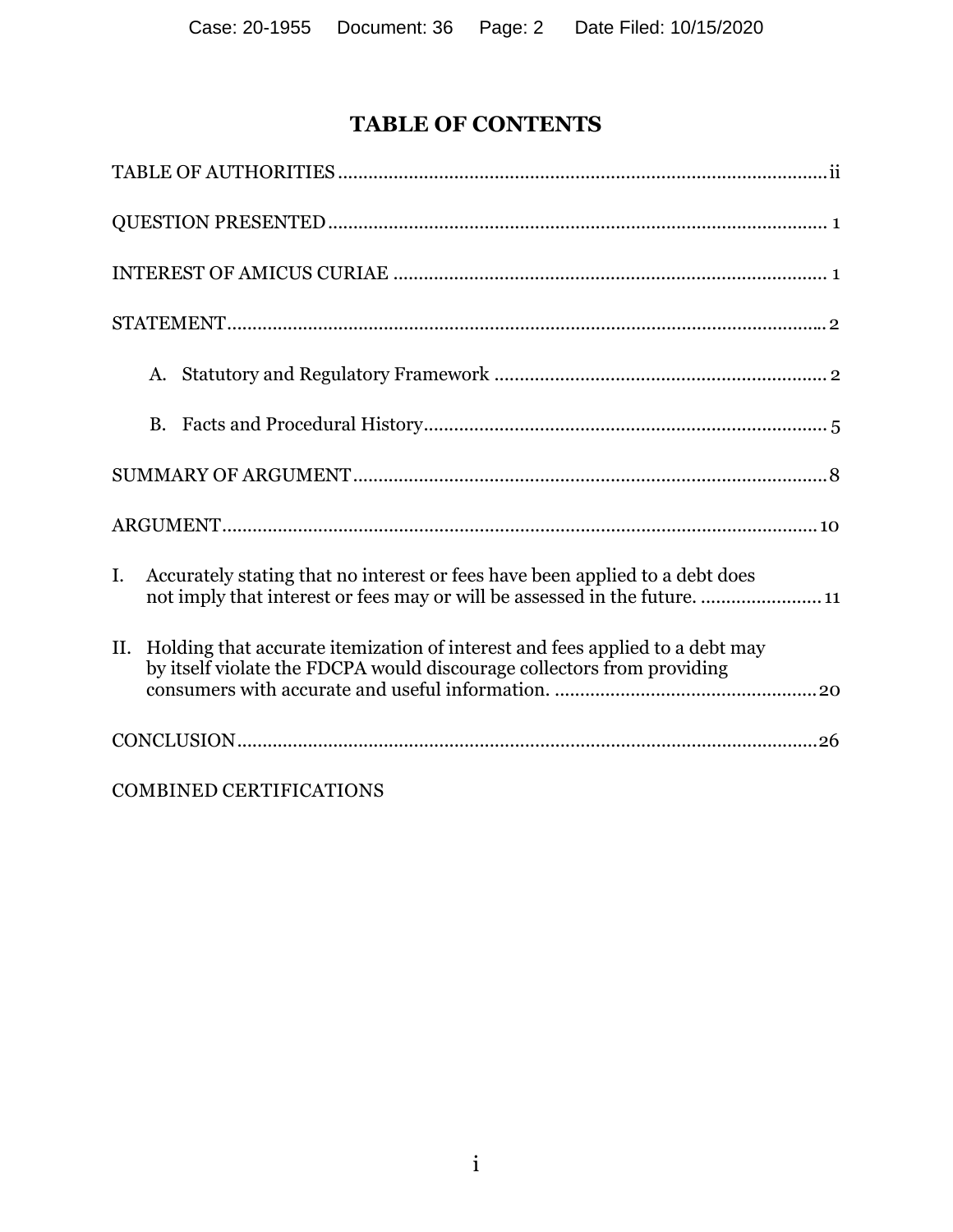# **TABLE OF AUTHORITIES**

# Page(s)

# **CASES**

| Campuzano-Burgos v. Midland Credit Mgmt., Inc., |
|-------------------------------------------------|
| Degroot v. Client Servs., Inc.,                 |
| Degroot v. Client Servs., Inc.,                 |
| Delgado v. Client Servs., Inc.,                 |
| Dick v. Enhanced Recovery Co., LLC,             |
| Donaeva v. Client Servs., Inc.,                 |
| Dotson v. Nationwide Credit,                    |
| Dow v. Frontline Asset Strategies, LLC,         |
| Driver v. LJ Ross Assocs., Inc.,                |
| Duarte v. Client Servs.,                        |
| Edwards v. BC Servs., Inc.,                     |
| Fields v. Wilber Law Firm, P.C.,                |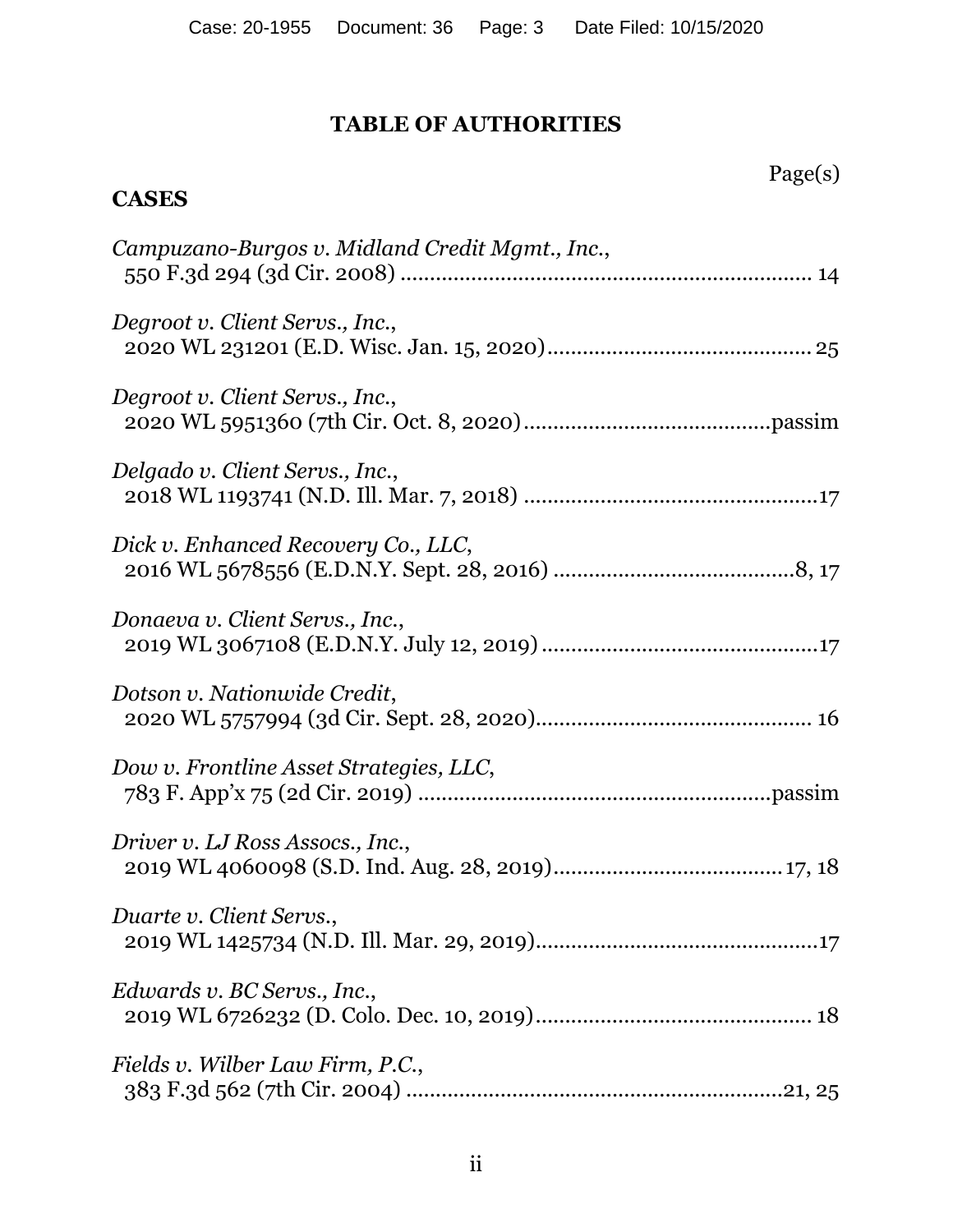| Fowler v. UPMC Shadyside,                                         |
|-------------------------------------------------------------------|
| Gaston v. Fin. Sys. of Toledo, Inc.,                              |
| Haddad v. Alexander, Zelmanski, Danner & Fioritto, PLLC,          |
| Hahn v. Triumph P'ships LLC,                                      |
| Hussain v. Alltran Fin., LP,                                      |
| Jensen v. Pressler & Pressler,                                    |
| Jones v. Profl Fin. Co., Inc.,                                    |
| Knaak v. Optio Sols. LLC,                                         |
| Koehn v. Delta Outsource Grp., Inc.,                              |
| Laborers' Int'l Union of N. Am., AFL-CIO v. Foster Wheeler Corp., |
| McLaughlin v. Phelan Hallinan & Schmieg, LLP,                     |
| Patzan v. AG of the United States,                                |
| Qureshi v. Vital Recovery Servs., Inc.,                           |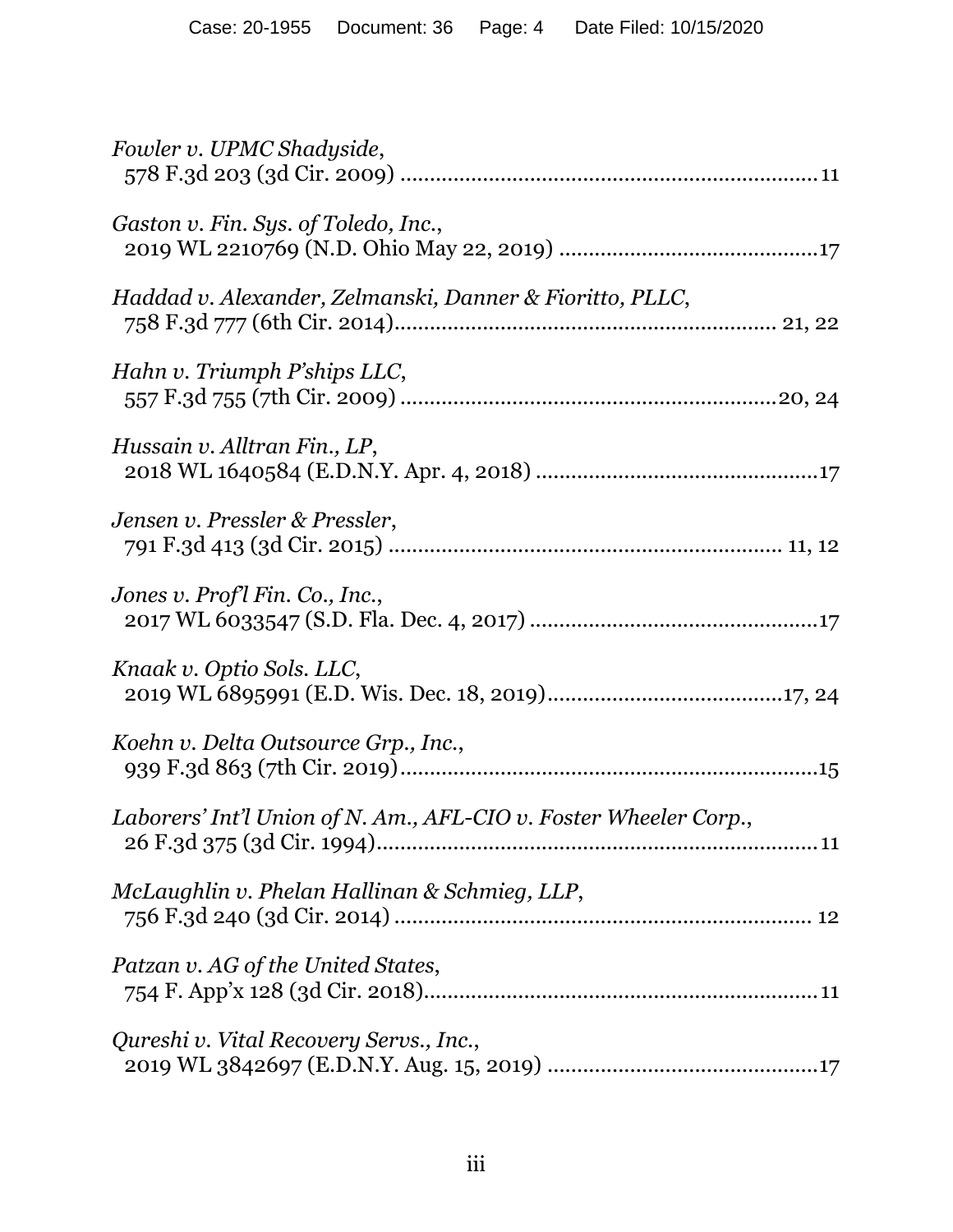| Rosenau v. Unifund Corp.,        |
|----------------------------------|
| Salinas v. R.A. Rogers, Inc.,    |
| Schultz v. Midland Credit Mgmt., |
| Taylor v. Fin. Recovery Servs.,  |
| Virden v. Client Servs., Inc.,   |
| White v. Goodman,                |
| Wilson v. Quadramed Corp.,       |
| Wood v. Allied Interstate, LLC,  |

# FEDERAL STATUTES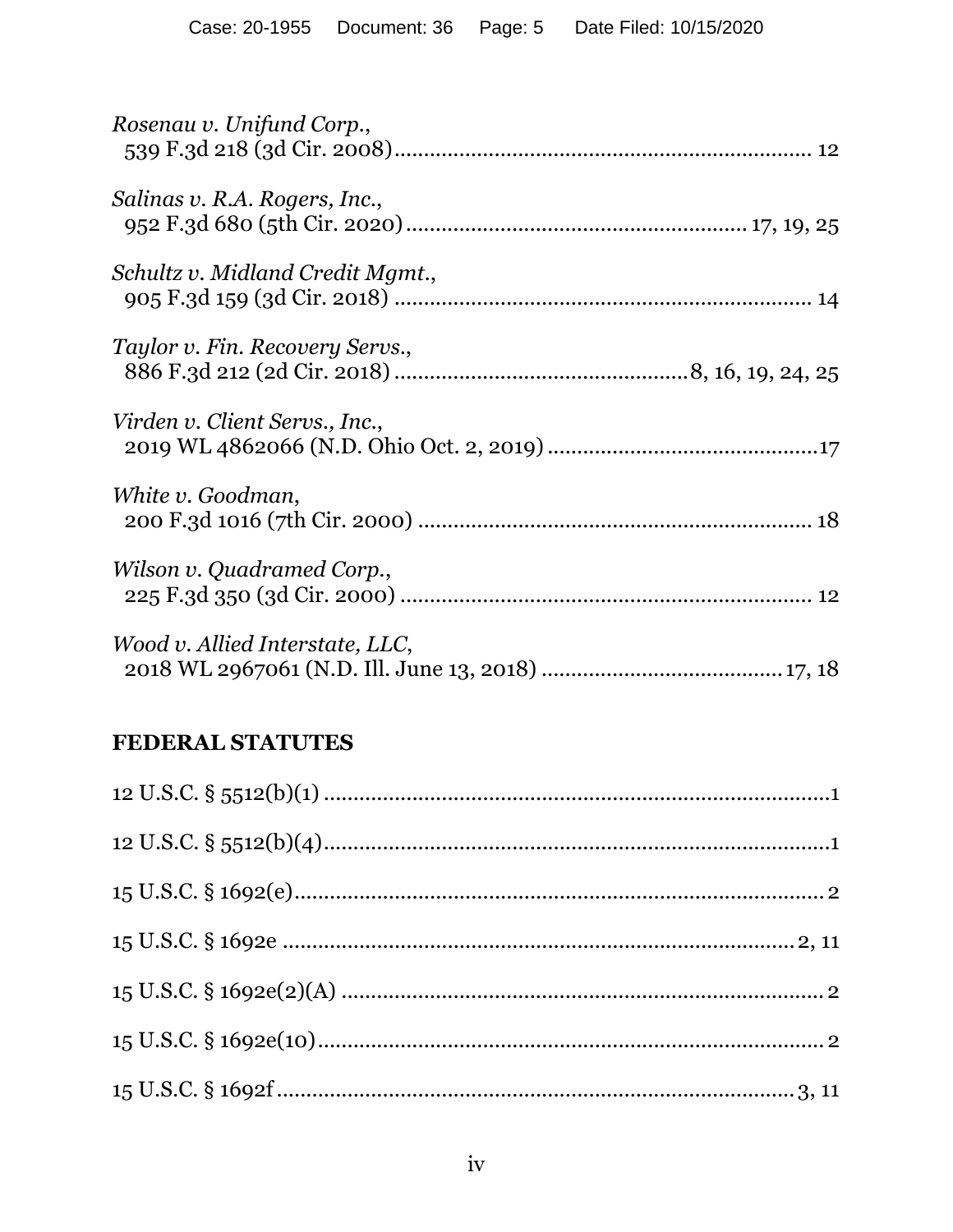## **STATE STATUTES**

|--|--|

## **FEDERAL RULES**

|--|--|

## FEDERAL REGULATIONS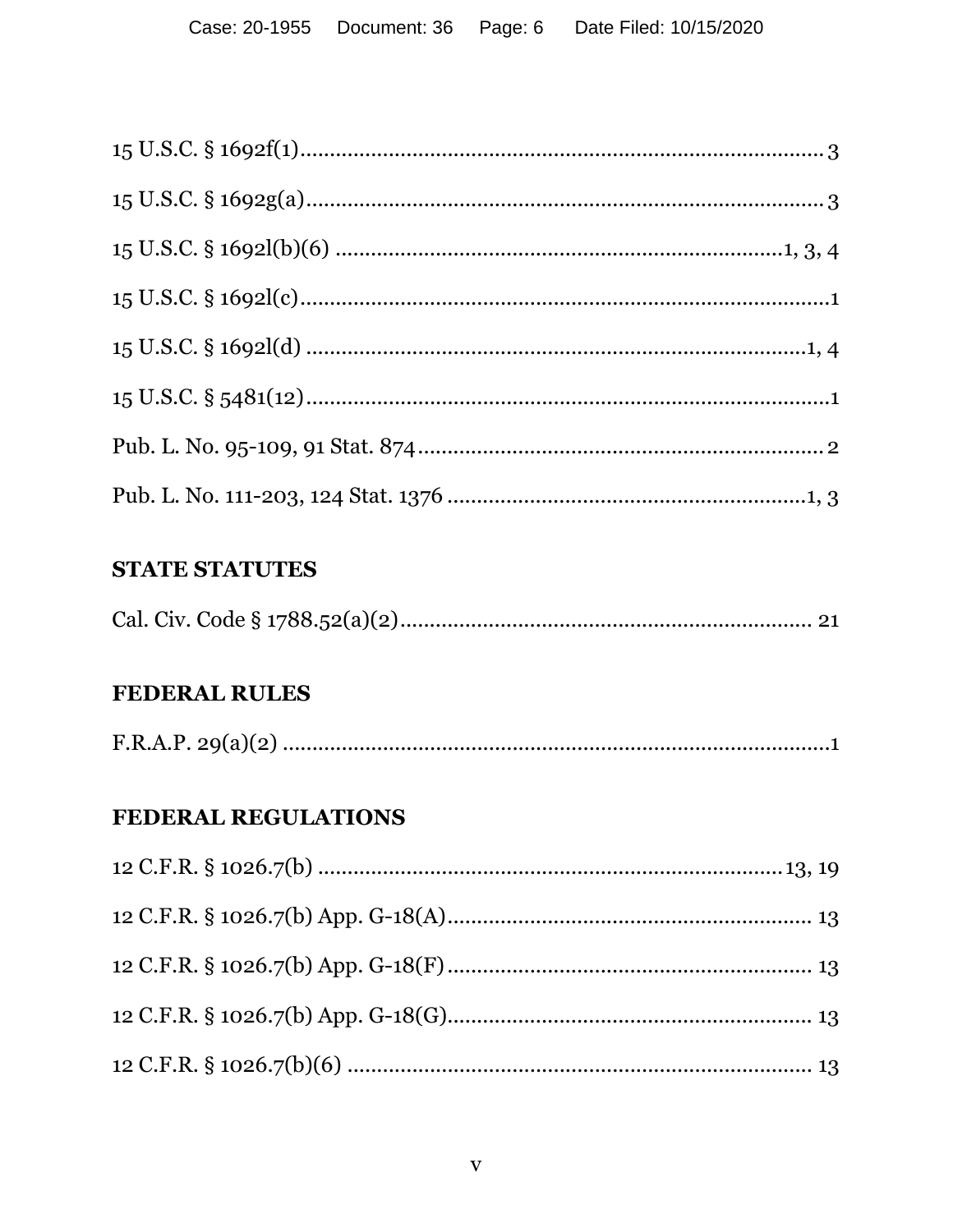## **STATE REGULATIONS**

N.Y. Comp. Codes R. & Regs. tit. 23, § 1.2(b)(2) .......................................... 21

## **OTHER AUTHORITIES**

| Debt Collection Practices (Regulation F), |  |
|-------------------------------------------|--|
| Debt Collection Practices (Regulation F), |  |
|                                           |  |
|                                           |  |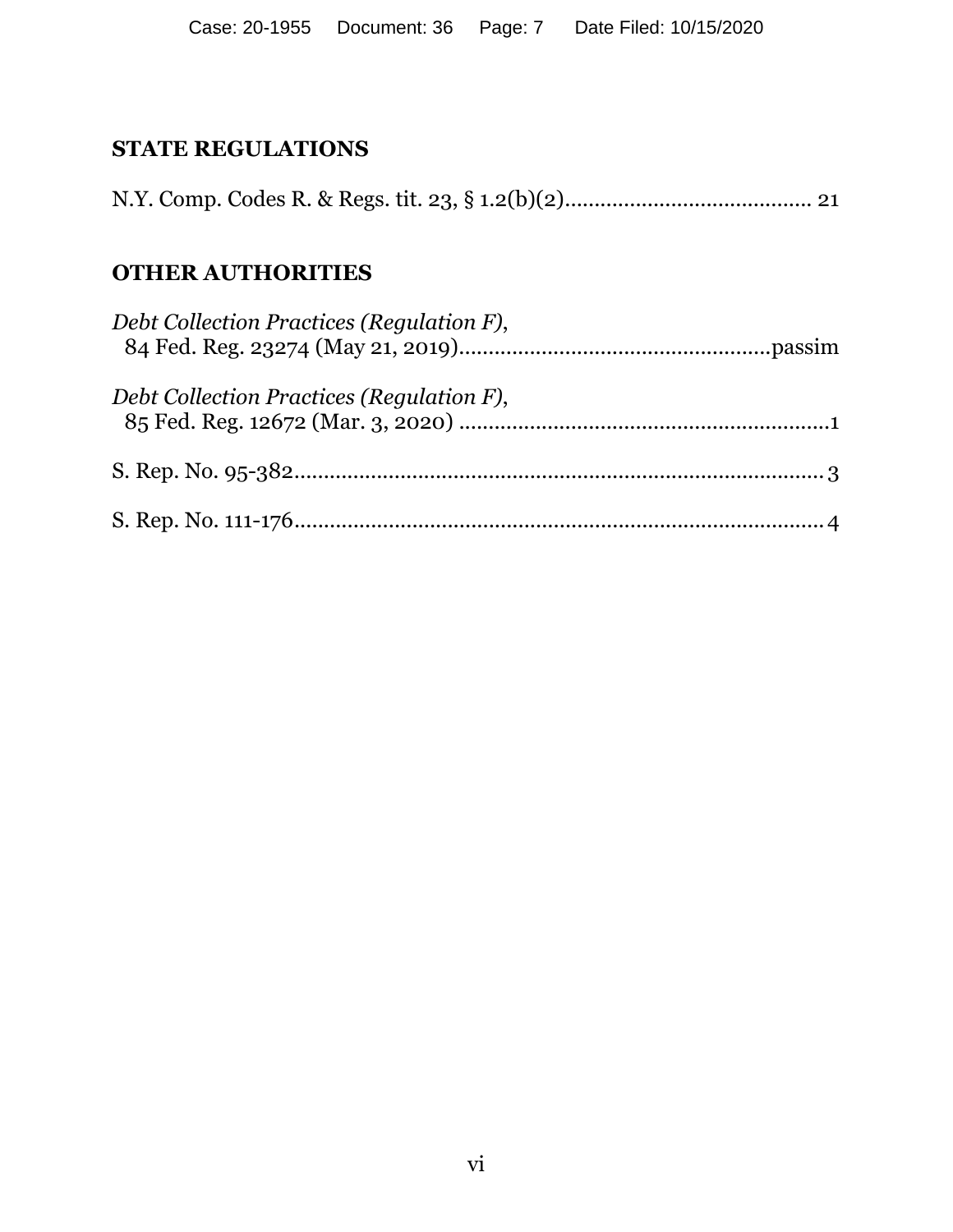### **QUESTION PRESENTED**

Does a debt collector violate the FDCPA by accurately stating that the debt it is seeking to collect includes \$0.00 in interest and collection fees, including when interest and collection fees are not currently accruing?

### **INTEREST OF AMICUS CURIAE**

 The Consumer Financial Protection Bureau, an independent agency of the United States, files this brief pursuant to F.R.A.P. 29(a)(2).

 In 2010, Congress established the Bureau "to protect consumers from abusive financial services practices," Dodd-Frank Wall Street Reform and Consumer Protection Act, Pub. L. No. 111-203, 124 Stat. 1376 (2010), and vested it with authority to enforce the Fair Debt Collection Practices Act (FDCPA or the Act), and to prescribe rules implementing the Act, 15 U.S.C. § 1692*l*(b)(6), (c), (d); 12 U.S.C. § 5512(b)(1), (4); *see also id*. § 5481(12), (14) (including the FDCPA in the list of "Federal consumer financial laws" that the Bureau administers). Pursuant to this authority, the Bureau last year issued a notice of proposed rulemaking to prescribe federal rules governing the activities of debt collectors, including rules requiring itemization of debts in certain debt collection notices. 84 Fed. Reg. 23274 (May 21, 2019); *see also* 85 Fed. Reg. 12672 (Mar. 3, 2020) (supplemental notice of proposed rulemaking). The Bureau therefore has a substantial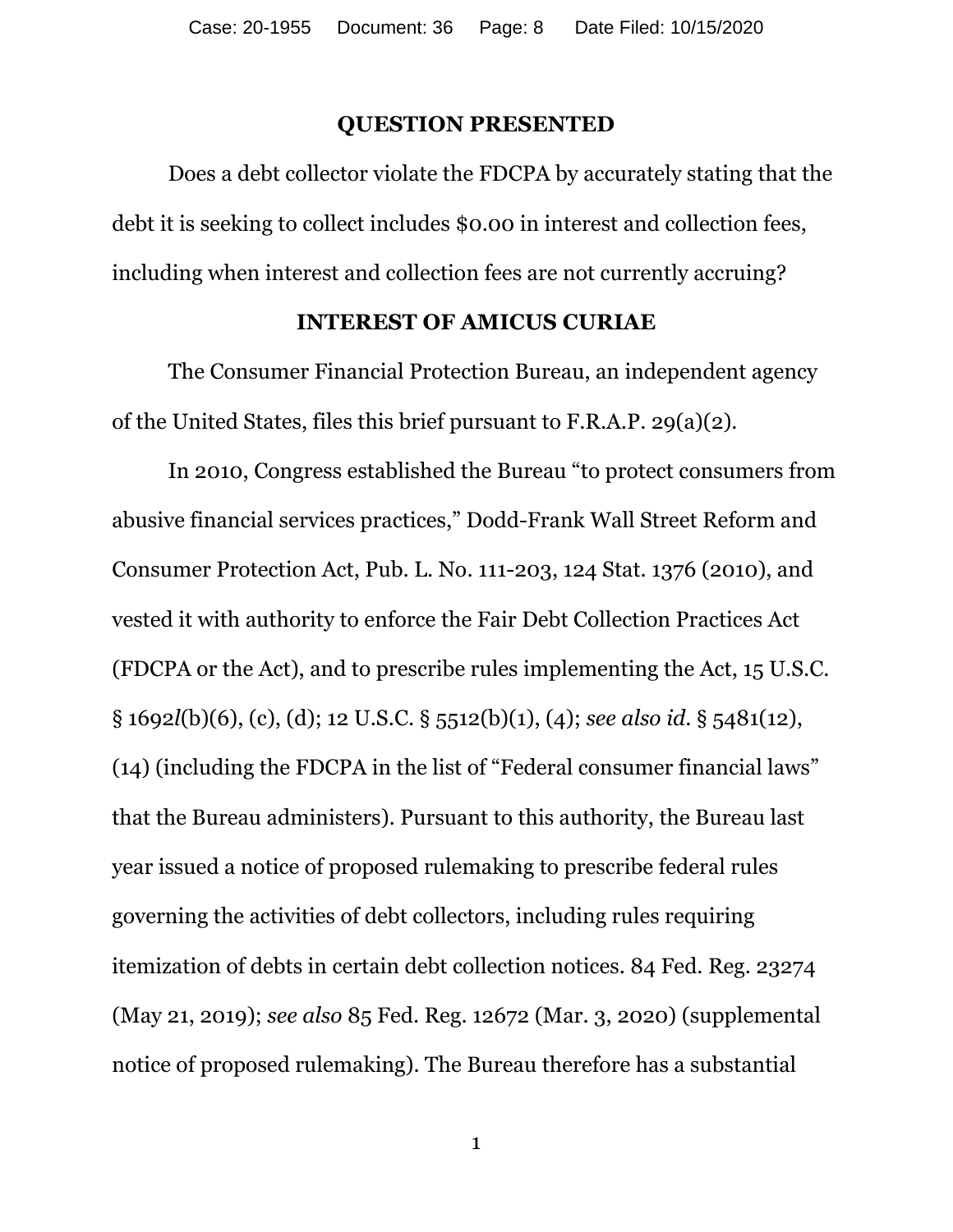interest in the interpretation and application of the FDCPA to debt collection notices that itemize a consumer's debt.

#### **STATEMENT**

### **A. Statutory and Regulatory Framework**

 1. Congress enacted the FDCPA in 1977 to "eliminate abusive debt collection practices by debt collectors, to insure that those debt collectors who refrain from using abusive debt collection practices are not competitively disadvantaged, and to promote consistent State action to protect consumers against debt collection abuses." Pub. L. No. 95-109, § 802(e), 91 Stat. 874 (codified at 15 U.S.C. § 1692(e)). To achieve those ends, the FDCPA imposes various requirements on debt collectors' debtcollection activity.

Plaintiff alleges violations of two sections of the FDCPA: sections 1692e and 1692f. SAppx19 (Compl.) ¶ 53. Section 1692e makes it unlawful for a debt collector to "use any false, deceptive, or misleading representation or means in connection with the collection of any debt," including by making a "false representation of … the character, amount, or legal status of any debt" or by using "any false representation or deceptive means to collect or attempt to collect any debt." 15 U.S.C. §§ 1692e, 1692e(2)(A), 1692e(10). Section 1692f similarly makes it unlawful for a debt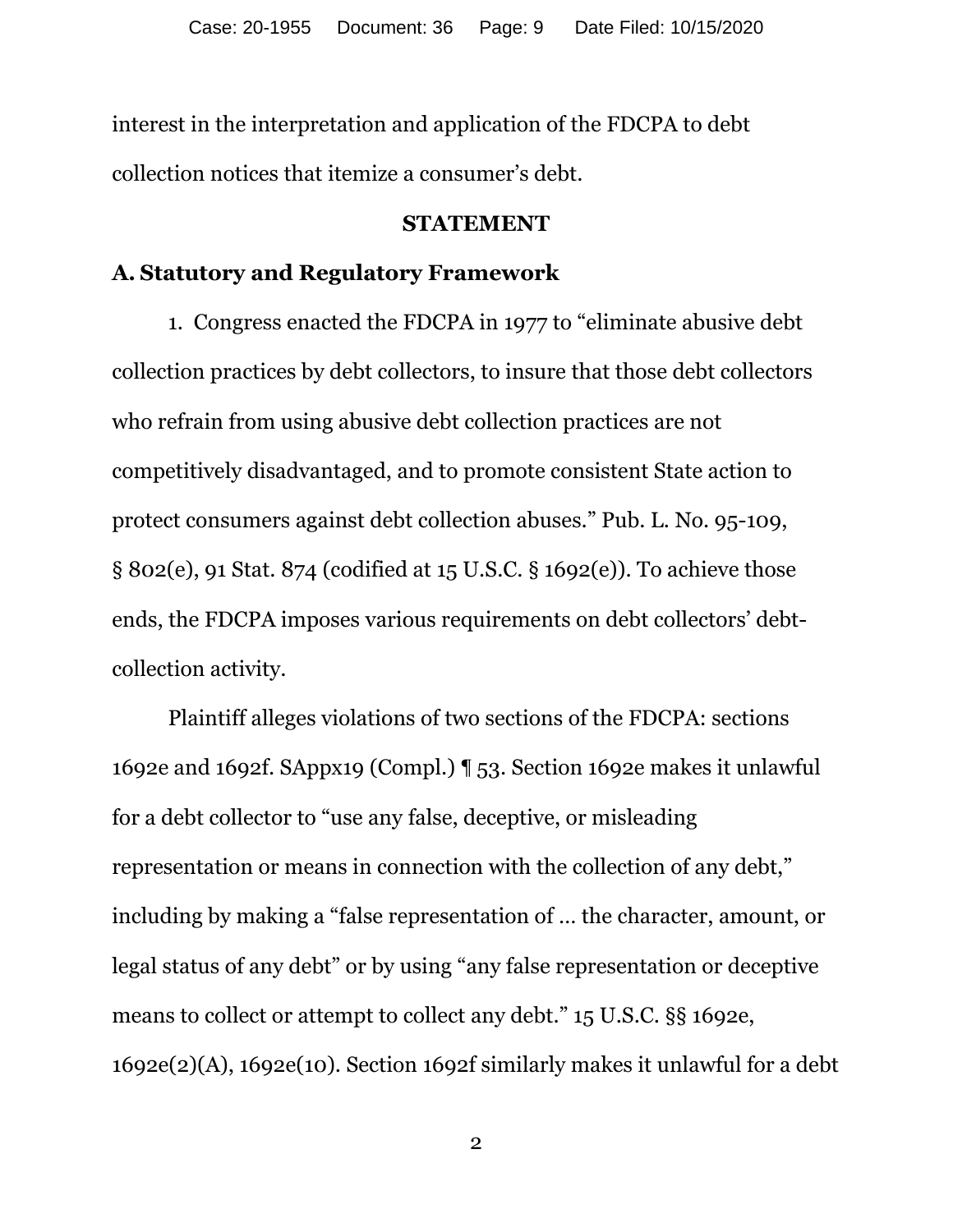collector to "use unfair or unconscionable means to collect or attempt to collect any debt," including by "collect[ing] ... any amount (including any interest, fee, charge, or expense incidental to the principal obligation) unless such amount is expressly authorized by the agreement creating the debt or permitted by law." *Id.* §§ 1692f, 1692f(1).

Additionally, section 1692g generally requires a debt collector to send the consumer a written notice within five days after the collector's initial communication with the consumer about the debt. *Id*. § 1692g(a). Among other things, this notice must disclose "the amount of the debt" and alert the consumer to his right to dispute the debt. *Id.* This validation notice requirement was designed to ''eliminate the recurring problem of debt collectors dunning the wrong person or attempting to collect debts which the consumer has already paid.'' S. Rep. No. 95-382, at 4 (1977)*, reprinted in* 1977 U.S.C.C.A.N. 1695, 1699.

2. In 2010, Congress passed the Dodd-Frank Wall Street Reform and Consumer Protection Act, which created the Bureau and granted it authority to enforce compliance with the FDCPA. Pub. L. No. 111-203, § 1089, 124 Stat. 1376, 2092-93 (codified at 15 U.S.C. § 1692*l*(b)(6)). The Dodd-Frank Act also empowered the Bureau to "prescribe rules with respect to the collection of debts by debt collectors, as defined in the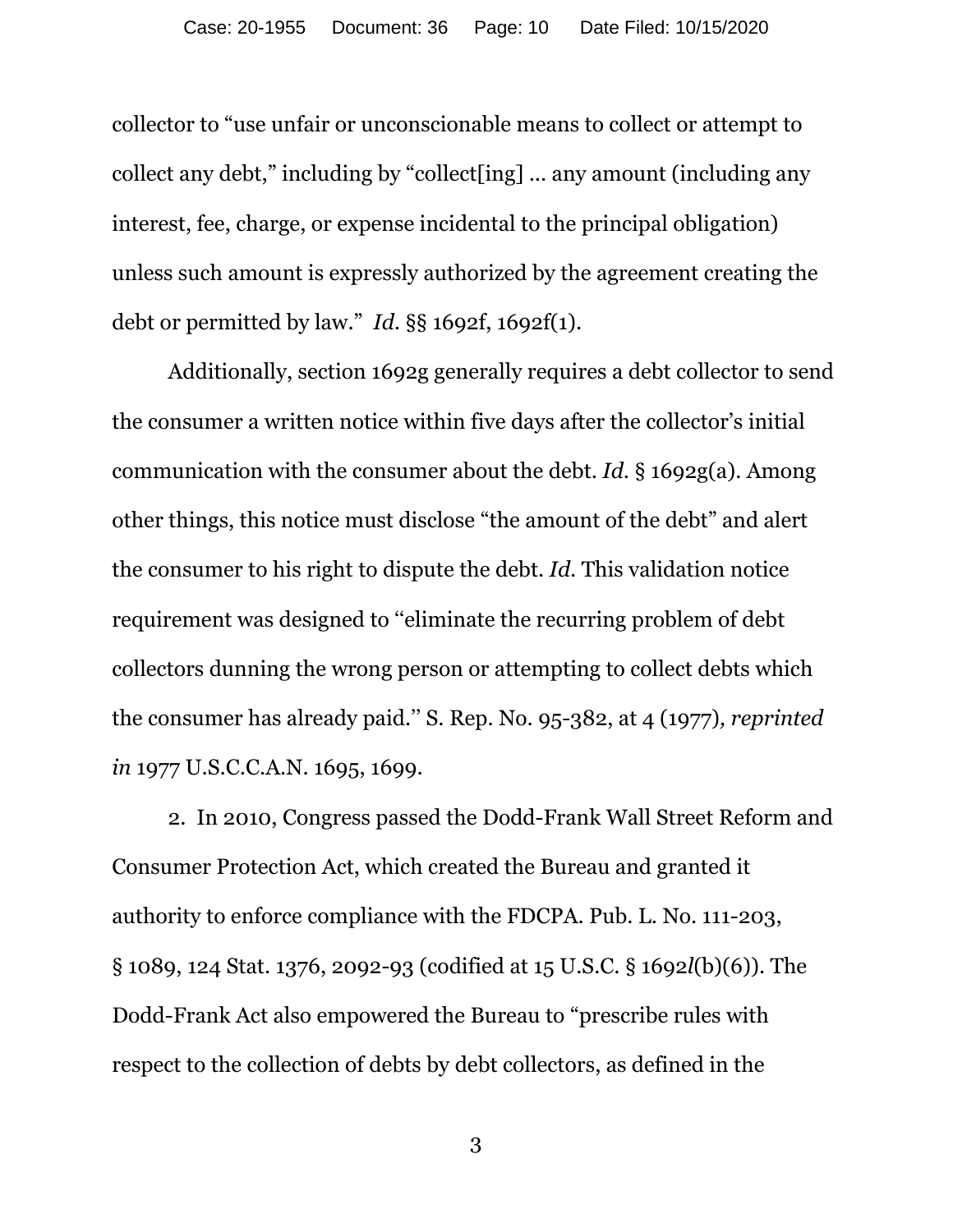[FDCPA]." *Id.* (codified at § 1692*l*(d)). It appears that one reason Congress gave the Bureau this authority was to address issues in the validation process. *See* S. Rep. No. 111-176, at 19 (''In addition to concerns about debt collection tactics, the Committee is concerned that consumers have little ability to dispute the validity of a debt that is being collected in error.'').

Accordingly, the Bureau has issued a proposed debt collection rule that would, among many other things, establish detailed rules for the validation notices required by section 1692g.1 *See* 84 Fed. Reg. at 23404– 05. Under those proposed rules, validation notices would need to disclose the amount of the consumer's debt at two different times: the time when the validation notice is provided to the consumer and the time of a prior "itemization date." *Id.* at 23404 (proposed  $\S$  1006.34(c)(2)(viii), (x)). For credit card accounts, the charge-off date could be used as the itemization date. *Id.* (proposed § 1006.34(b)(3)(ii)). Collectors would also need to "itemize" the various amounts that might have caused the consumer's debt to change between the itemization date and the date the validation notice is

 $\overline{a}$ 

<sup>1</sup> The Bureau's notice of proposed rulemaking identifies potential requirements that the Bureau might or might not adopt. In response to the proposal, the Bureau received over 14,000 comments, including many regarding the proposed validation notice requirements. The Bureau is analyzing these comments as it considers final action on the notice of proposed rulemaking.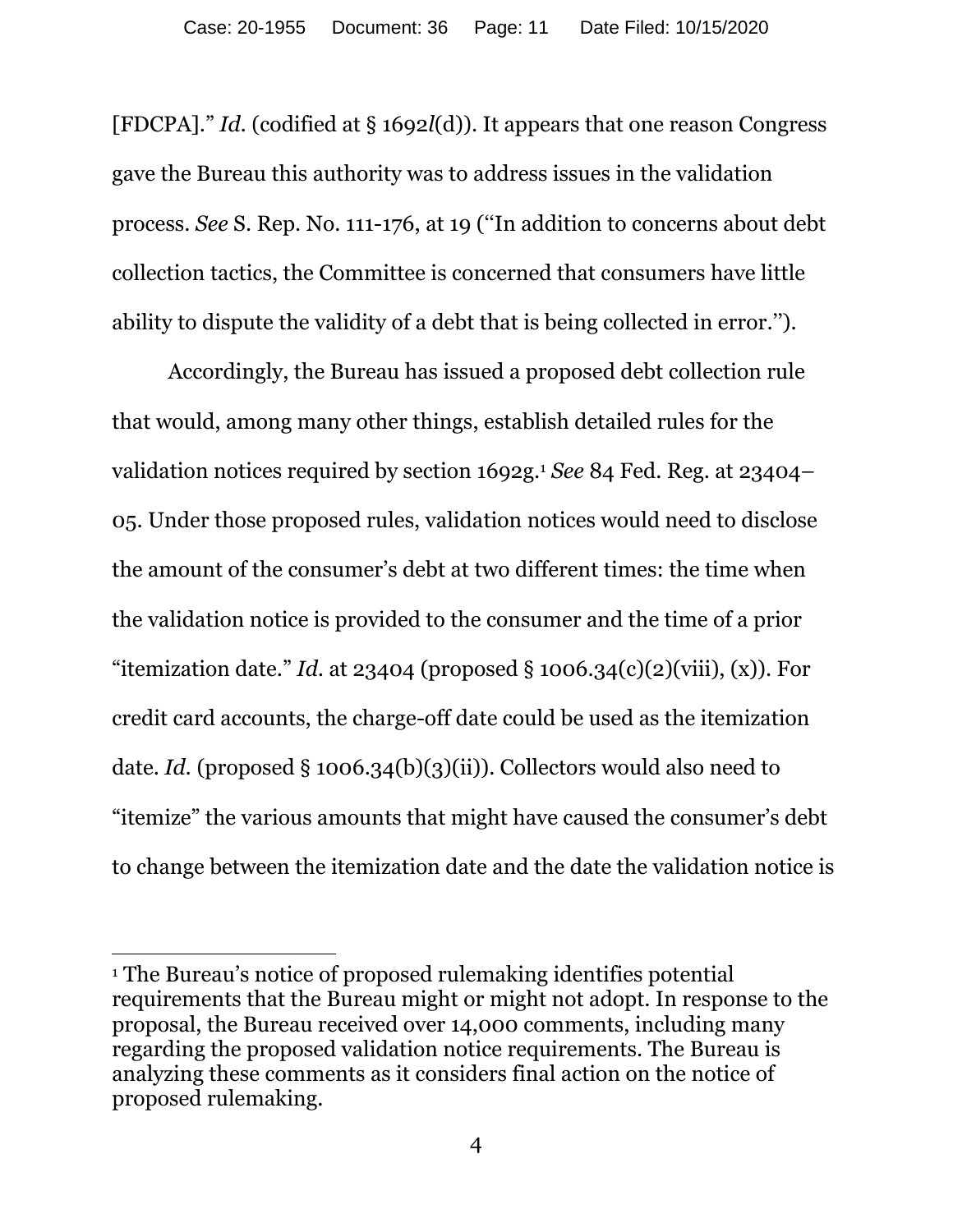provided to the consumer. Under the proposal, validation notices would be required to include a table showing the interest, fees, payments, and credits that have been applied since the itemization date, even if none of those items had been assessed or applied to the debt. *Id.* (proposed § 1006.34(c)(2)(ix)). To show that no interest, fees, payments, or credits were assessed, the proposal would allow collectors to use "0" or "N/A" for that component, or to state that "no interest, fees, payments, or credits have been assessed or applied to the debt." *Id.* at 23415 (proposed comment  $34(c)(2)(ix)-1)$ .

The Bureau's proposed model validation notice illustrates what an itemization could look like under the Bureau's proposed rule:

| As of January 2, 2017, you owed:                          |           |    | \$2,234.56 |
|-----------------------------------------------------------|-----------|----|------------|
| Between January 2, 2017 and today:                        |           |    |            |
| You were charged this amount in interest:                 | $\ddot{}$ | S  | 75 00      |
| You were charged this amount in fees:                     |           | \$ | 25.00      |
| You paid or were credited this amount<br>toward the debt: | $-$ \$    |    | 50.00      |
| Total amount of the debt now:<br>\$2,284.56               |           |    |            |

*See id.* at 23409.

# **B. Facts and Procedural History**

1. This appeal is about a letter that Collecto, Inc. d/b/a EOS CCA ("Collecto") sent to Randy Hopkins. Hopkins had allegedly incurred and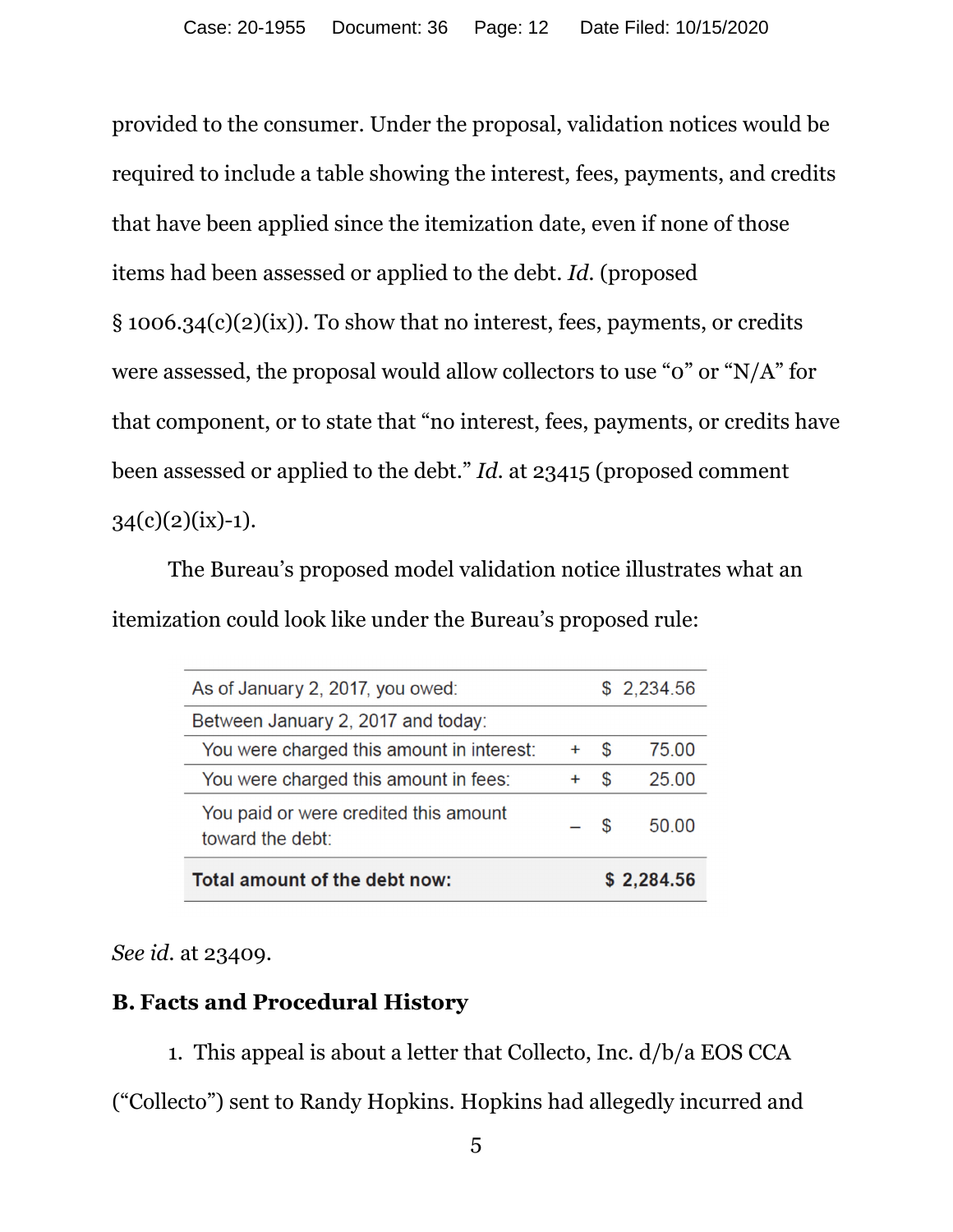then defaulted on a consumer debt initially owed to Verizon. SAppx14 (Compl.) ¶¶ 17–19; SAppx21 (Letter) (identifying Verizon as "original creditor"). The letter, dated October 3, 2018, sought to collect this debt from Hopkins on behalf of the debt's "current creditor" US Asset Management, Inc. ("USAM"). *Id.*; *see also* SAppx15 (Compl.) ¶ 22.

The letter stated that Hopkins owed a total of \$1,088.34 on the debt and offered to "resolve this debt in full" if a reduced payment of \$761.84 was received from Hopkins by October 23, 2018. The letter also included a table that itemized the debt:

| <b>PRINCIPAL</b> | <b>INTEREST</b> | FEES<br>COLL. COSTS | <b>BALANCE</b> |
|------------------|-----------------|---------------------|----------------|
| \$1,088.34       | \$0.00          | \$0.00              | \$1,088.34     |
|                  |                 | <b>TOTAL DUE:</b>   | \$1,088.34     |

SAppx21–22. Hopkins does not challenge the accuracy of these amounts in this appeal. *See* Hopkins's Br. at 11; *see also* SAppx15–16 (Compl.) ¶¶ 23– 31.

2. Hopkins filed a putative class action complaint against, *inter alia*, Collecto and USAM for violating the FDCPA. Hopkins's complaint alleges that the October 3 letter was deceptive in violation of 15 U.S.C. § 1692e, and unfair or unconscionable in violation of 15 U.S.C. § 1692f. SAppx19 ¶ 53. Hopkins's complaint alleges that, because the letter itemized interest and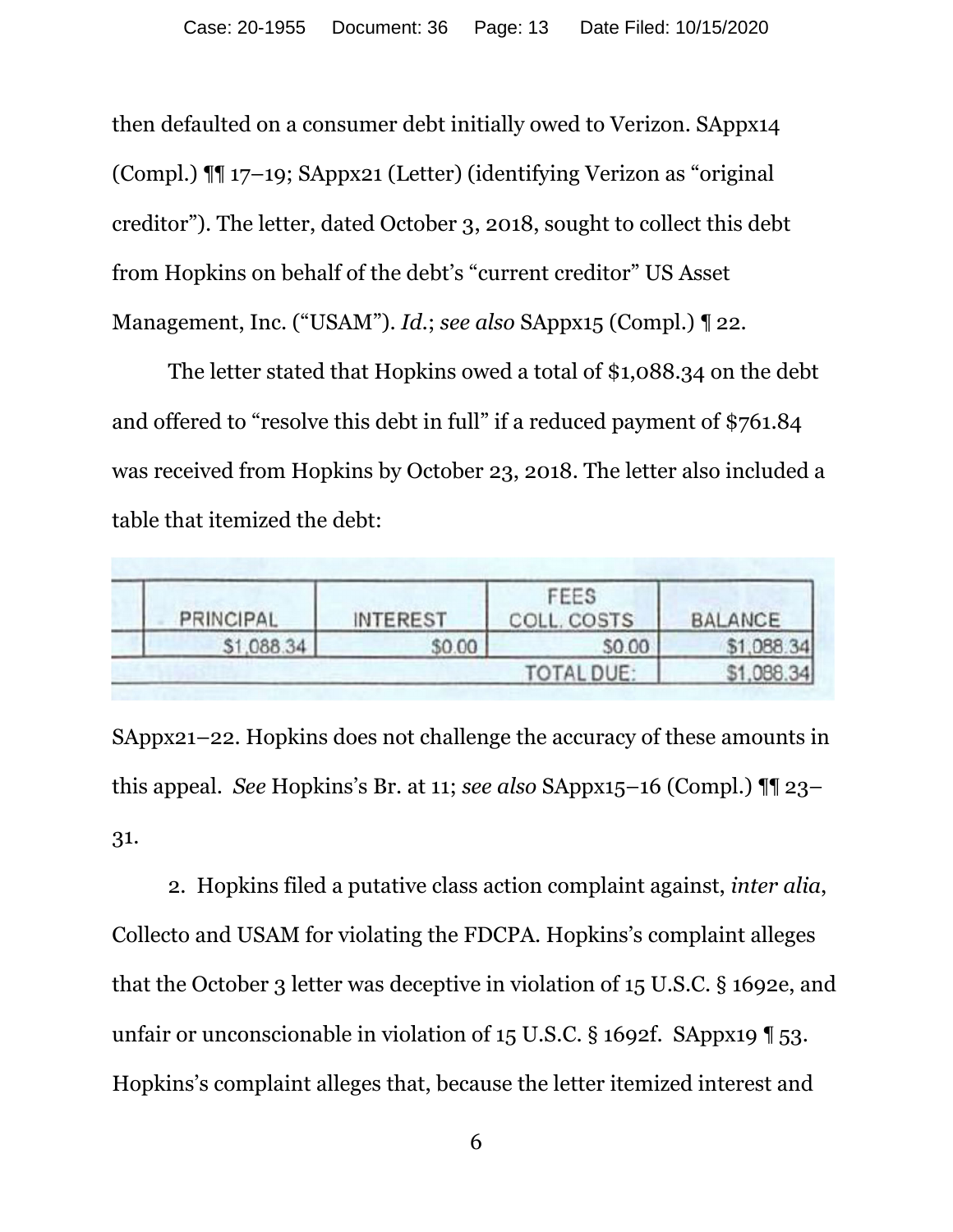collection fees, he understood it to (falsely) imply that such interest and fees could begin to accrue and thereby increase the amount of his debt over time. SAppx15–16, ¶¶ 26, 29–30. In lieu of answering Hopkins's complaint, Collecto and USAM moved to dismiss it for failure to state a claim. Defs.' Mot. to Dismiss, Jan. 13, 2020, ECF No. 9.

The district court granted the defendants' motion and dismissed Hopkins's claims. The court identified the "central issue" as "whether Defendants' inclusion of language ... stating that Plaintiff owed \$0.00 in interest and \$0.00 for fees or collection costs for a static debt violated the FDCPA." Appx6. Noting that FDCPA claims are "preclude[ed]" if based on "hypertechnical misstatements ... that would not affect the actions of even the least sophisticated consumer," the court recognized that the challenged itemization did not violate the FDCPA unless it was "materially misleading." *Id.* (citation omitted). Finding no binding precedent from this Court on this precise question, the district court looked to recent decisions from the Second Circuit.

The district court found persuasive the reasoning underlying the Second Circuit's recent "determin[ation] that [the] inclusion of lines in a collection letter that reflect \$0 in interest or fees and charges had accrued is not misleading." Appx7 (citing *Dow v. Frontline Asset Strategies, LLC*, 783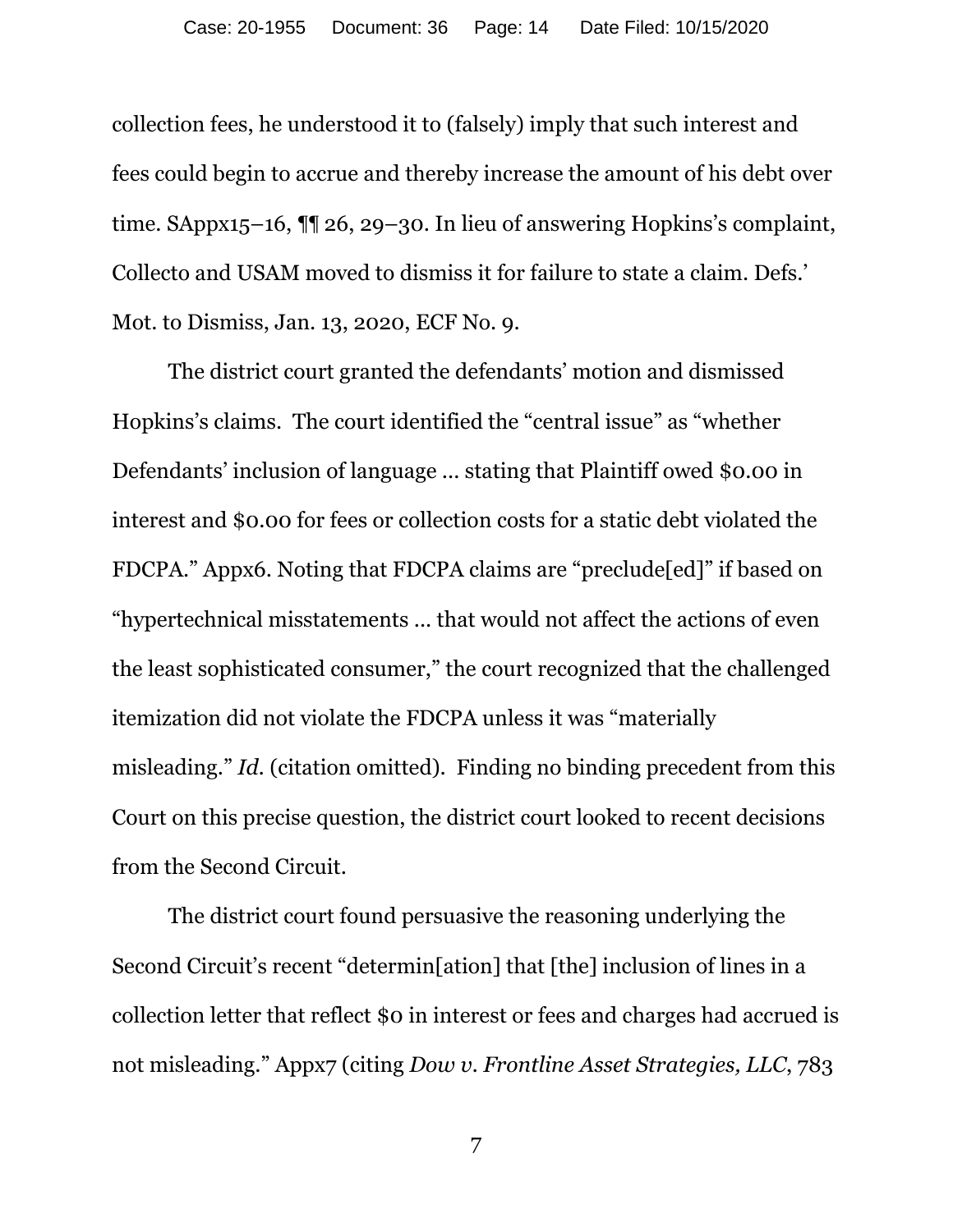F. App'x 75 (2d Cir. 2019)). Accordingly, the district court held that the October 3 letter did not violate the FDCPA, finding that the challenged itemization "does not leave the least sophisticated consumer in doubt of the nature and legal status of the underlying debt" or "impede the consumer's ability to respond to or dispute collection." *Id.* Finding no ambiguity in the letter's "clear" language, the court declined to require that such itemizations be "followed by an assurance that the fact stated [i.e., the itemized amounts] will not change in the future" because such a requirement would result in the type of "complex and verbose debt collection letters ... the FDCPA is meant to protect consumers against." *Id.* (quoting *Dick v. Enhanced Recovery Co., LLC*, No. 15-CV-2631, 2016 WL 5678556, at \*8 (E.D.N.Y. Sept. 28, 2016)). The court further noted that requiring such assurances "might even create a perverse incentive for [debt collectors] to continue accruing interest or fees on debts when they might not otherwise do so." Appx7 (quoting *Taylor v. Fin. Recovery Servs.*, 886 F.3d 212, 214–15 (2d Cir. 2018)).

### **SUMMARY OF ARGUMENT**

 Hopkins claims that Collecto's October 3 letter violated the FDCPA because it included an accurate itemization of his debt. The district court disagreed and dismissed Hopkins's complaint. This Court should affirm.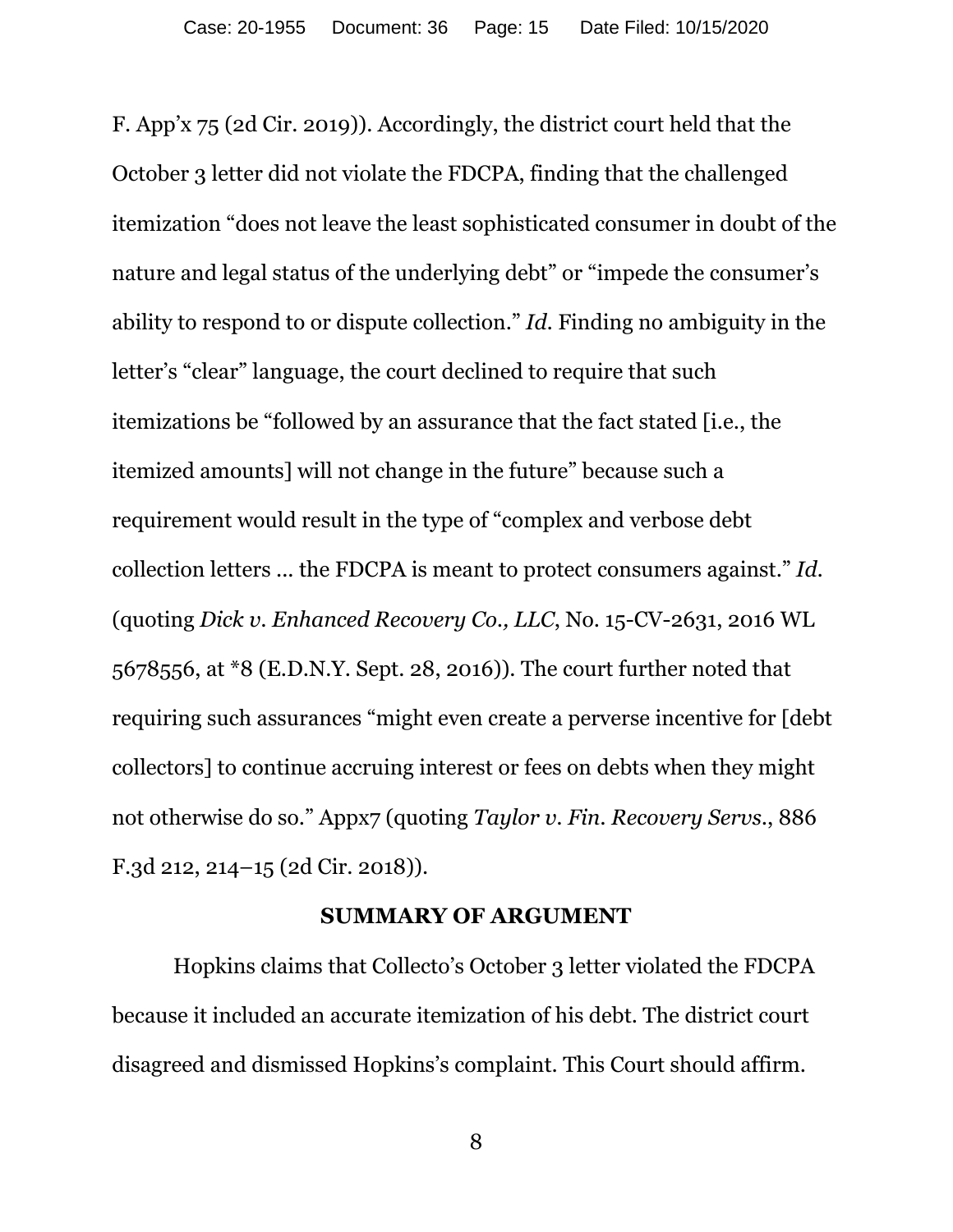Hopkins's theory is that the disclosure that his debt included "\$0.00" in interest and collection fees was misleading because it suggested that interest and collection fees might be assessed in the future. Accordingly, Hopkins asserts that such itemization should be prohibited with respect to debts that are no longer increasing in amount, i.e., that are "static" rather than "dynamic." Hopkins's Br. at 20–29. But an itemization of a debt—just like an itemized receipt from a store—discloses what has already happened, not what will or may happen in the future. The bare statement that \$0.00 in interest and collection fees says nothing one way or the other about whether such charges might be assessed in the future. *See Degroot v. Client Servs., Inc.*, No. 20-1089, --- F.3d ----, 2020 WL 5951360, at \*4 (7th Cir. Oct. 8, 2020) (holding that an "itemized breakdown … which makes no comment whatsoever about the future and does not make an explicit suggestion about future outcomes[] does not violate the FDCPA"); *Dow*, 783 F. App'x at 77 (holding that itemization reflecting "\$0 in interest or fees and charges had accrued" does not "suggest[]" that a "debt is dynamic" where "there is no other information relating to [such charges] in the notice"). And a plaintiff cannot state a claim under the FDCPA by merely identifying a question that a collection letter does not expressly answer.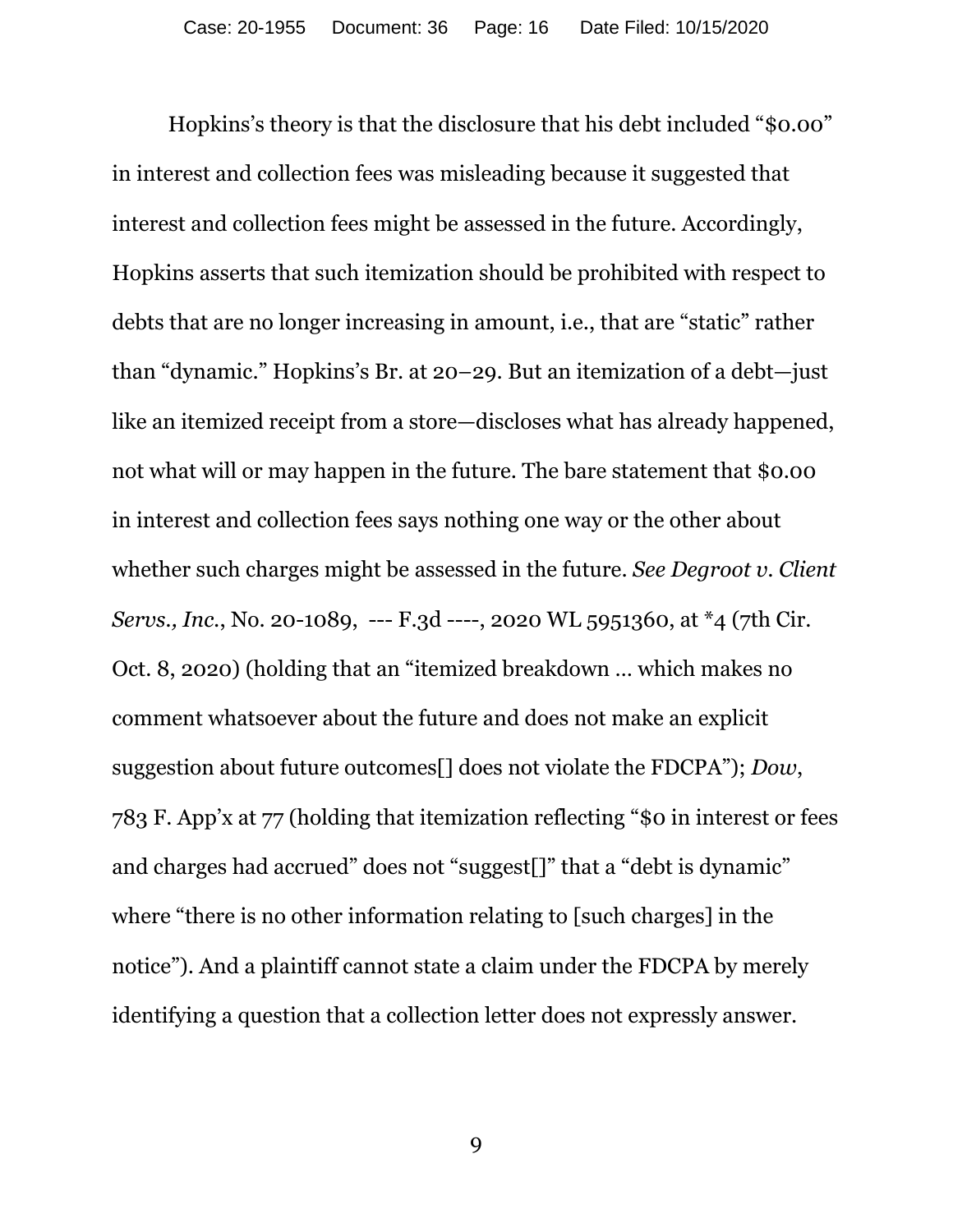If accepted, Hopkins's argument could create perverse incentives for debt collectors, to the potential detriment of consumers. For instance, Hopkins's proposed rule could discourage debt collectors from providing accurate itemizations that Hopkins acknowledges "can be an effective method for conveying essential information about an account's debits and credits." Hopkins's Br. at 27. Courts and state and federal regulators have recognized the substantial benefit to consumers when collectors provide more information regarding the components of a debt and the corresponding harm when collectors provide less. The Bureau, for instance, has proposed *requiring* collectors to itemize interest and fees applied to a debt; further, its proposal expressly permits collectors to use "\$0.00" for charges that have not been applied, just as Collecto did in the October 3 letter. 84 Fed. Reg. at 23415 (proposed comment  $34(c)(2)(ix)-1$ ). The consequences that could flow from adopting Hopkins's view of itemization therefore further support affirming the district court's judgment and dismissing Hopkins's claims.

#### **ARGUMENT**

When a debt collector's collection letter accurately discloses that a consumer's debt includes "\$0.00" in interest or collection fees, the debt collector does not violate either section 1692e or section 1692f. A contrary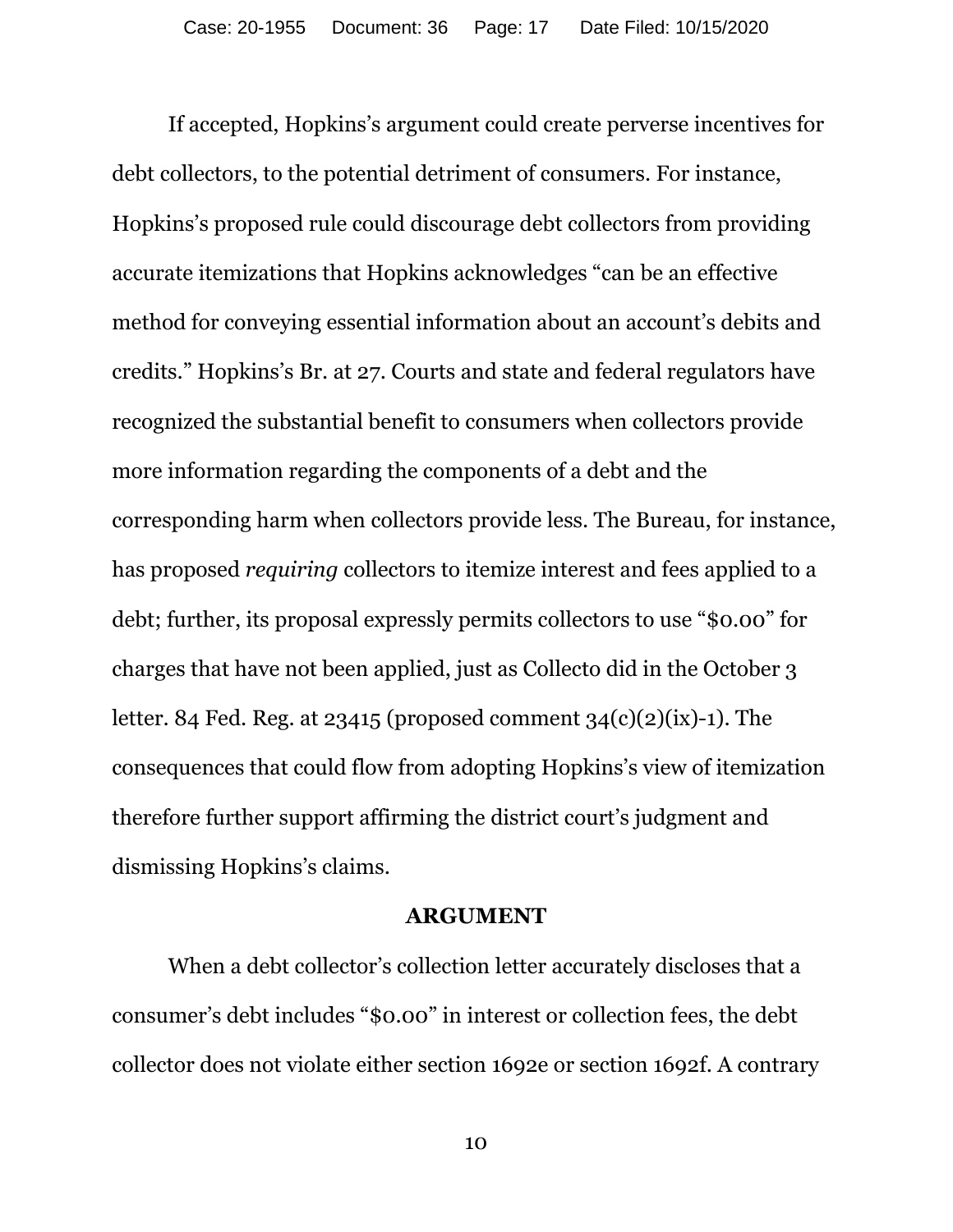holding would be inconsistent with numerous decisions interpreting the FDCPA, conflict with guidance from federal and state regulators, and risk discouraging collectors from providing consumers with accurate and useful information about their debts.

## **I. Accurately stating that no interest or fees have been applied to a debt does not imply that interest or fees may or will be assessed in the future.**

Hopkins's complaint was properly dismissed because it did not state a "plausible claim for relief." *Fowler v. UPMC Shadyside*, 578 F.3d 203, 210– 11 (3d Cir. 2009). Hopkins needed, but failed, to plausibly allege that Collecto's October 3 letter was materially "false, deceptive, or misleading" and thereby violated section 1692e of the FDCPA.2 15 U.S.C. § 1692e; *Jensen v. Pressler & Pressler*, 791 F.3d 413, 421 (3d Cir. 2015) (adopting materiality requirement).

 $\overline{a}$ 2 Hopkins states that "[t]he district court did not address" his complaint's allegation that the October 3 letter also violated section 1692f. Hopkins's Br. at 14; *see also* SAppx19 (Compl.) ¶ 53. But he does not argue that this omission requires reversal of the decision below. He instead argues that the October 3 letter violated section 1692e and conclusorily asserts that his arguments also establish a violation of section 1692f. *See, e.g.*, Hopkins's Br. at 29 ("Having misrepresented the amount of the debt as possibly accruing interest and collection fees, Defendants violated §§ 1692e and 1692f."). He has thus waived any argument specific to the latter provision. *See Patzan v. AG of the United States*, 754 F. App'x 128, 129 (3d Cir. 2018) (citing *Laborers' Int'l Union of N. Am., AFL-CIO v. Foster Wheeler Corp.*, 26 F.3d 375, 398 (3d Cir. 1994)) (explaining that "passing reference[s]" in an opening brief are insufficient to raise an issue on appeal).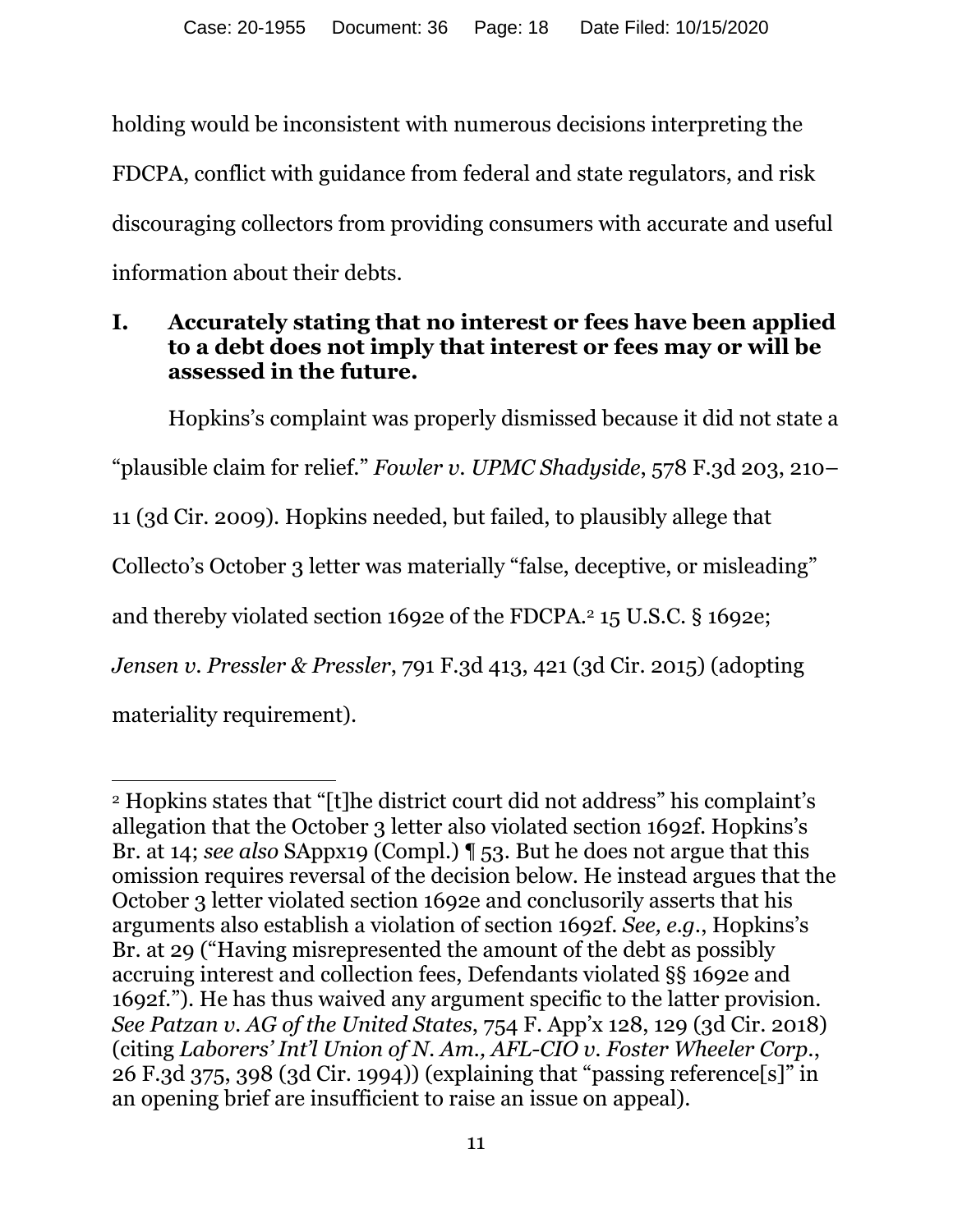Whether a collection letter violates section 1692e of the FDCPA is determined "from the perspective of the least sophisticated debtor." *McLaughlin v. Phelan Hallinan & Schmieg, LLP*, 756 F.3d 240, 246 (3d Cir. 2014) (quoting *Rosenau v. Unifund Corp.*, 539 F.3d 218, 221 (3d Cir. 2008)). This "standard is an objective one," intended to "protect the gullible as well as the shrewd." *Jensen*, 791 F.3d at 418–19 (3d Cir. 2015) (citation omitted). But it does not go so far as to impose "liability for bizarre or idiosyncratic interpretations of collection notices." *Wilson v. Quadramed Corp.*, 225 F.3d 350, 354–55 (3d Cir. 2000) (citation omitted). Even "naïve" consumers are held to a "quotient of reasonableness" and presumed to have "a basic level of understanding and willingness to read with care." *Id.* (citation omitted).

Hopkins argues that the October 3 letter's itemization of \$0.00 in interest and collection fees falsely implied to the least sophisticated consumer that such charges might be applied to his account in the future. Hopkins's Br. at 24–29. But the accurate itemization of the elements of a debt conveys no such message. That is because "the itemization of a debt is a record of what has already happened." *Degroot*, 2020 WL 5951360, at \*3. Such an itemization "discloses the interest or other charges that have been assessed between a date in the past … and the date of the notice," and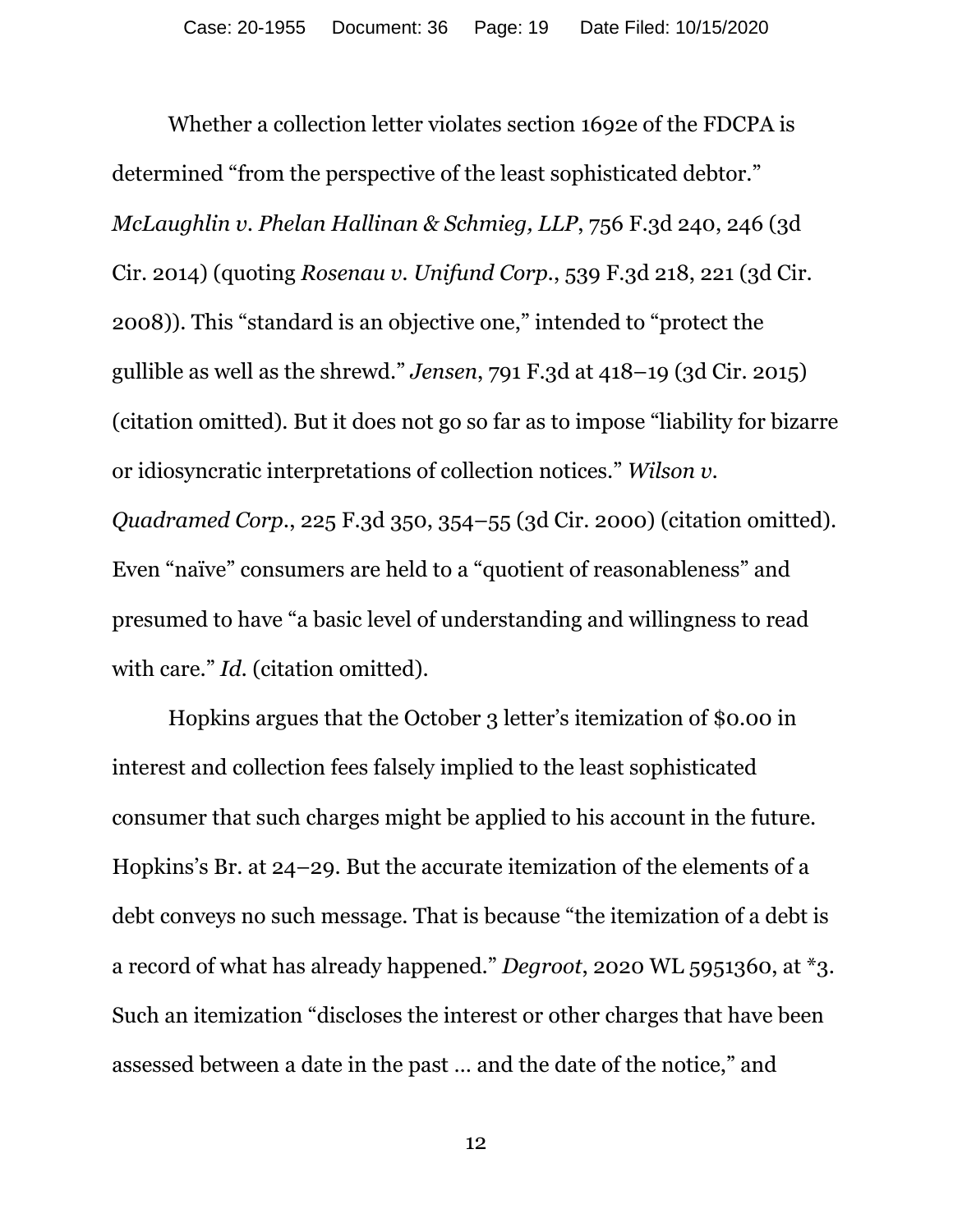therefore "cannot be construed as forward looking." *Id.*; *see also, e.g.*, 84 Fed. Reg. at 23409.

As Hopkins acknowledges, itemizations of this sort are a common feature of modern economic life. Hopkins's Br. at 27–28. From store receipts to utility bills, the unsophisticated consumer is familiar with receiving an itemized accounting of charges that have been assessed to date. So too in the consumer financial marketplace. As required by law, credit card issuers, for instance, send consumers itemized periodic statements. *See, e.g.*, 12 C.F.R. § 1026.7(b); *id.* App. G-18(A), (F), (G). As part of these periodic statements, issuers are required to disclose and itemize the interest and fees that have been imposed both during the statement period and for the calendar year to date. *Id.* § 1026.7(b)(6).

Hopkins asserts that this common experience teaches consumers that "an entry [in a billing statement] of \$0.00 in any column or for any lineitem ... implies that the account can have those types of charges added." Hopkins's Br. at 27. He mistakenly ascribes to the unsophisticated consumer the belief that debt collectors decide whether to include particular data fields in collection letters on an individualized basis as opposed to generating letters for many different consumers from a common template. An unsophisticated consumer would understand that he has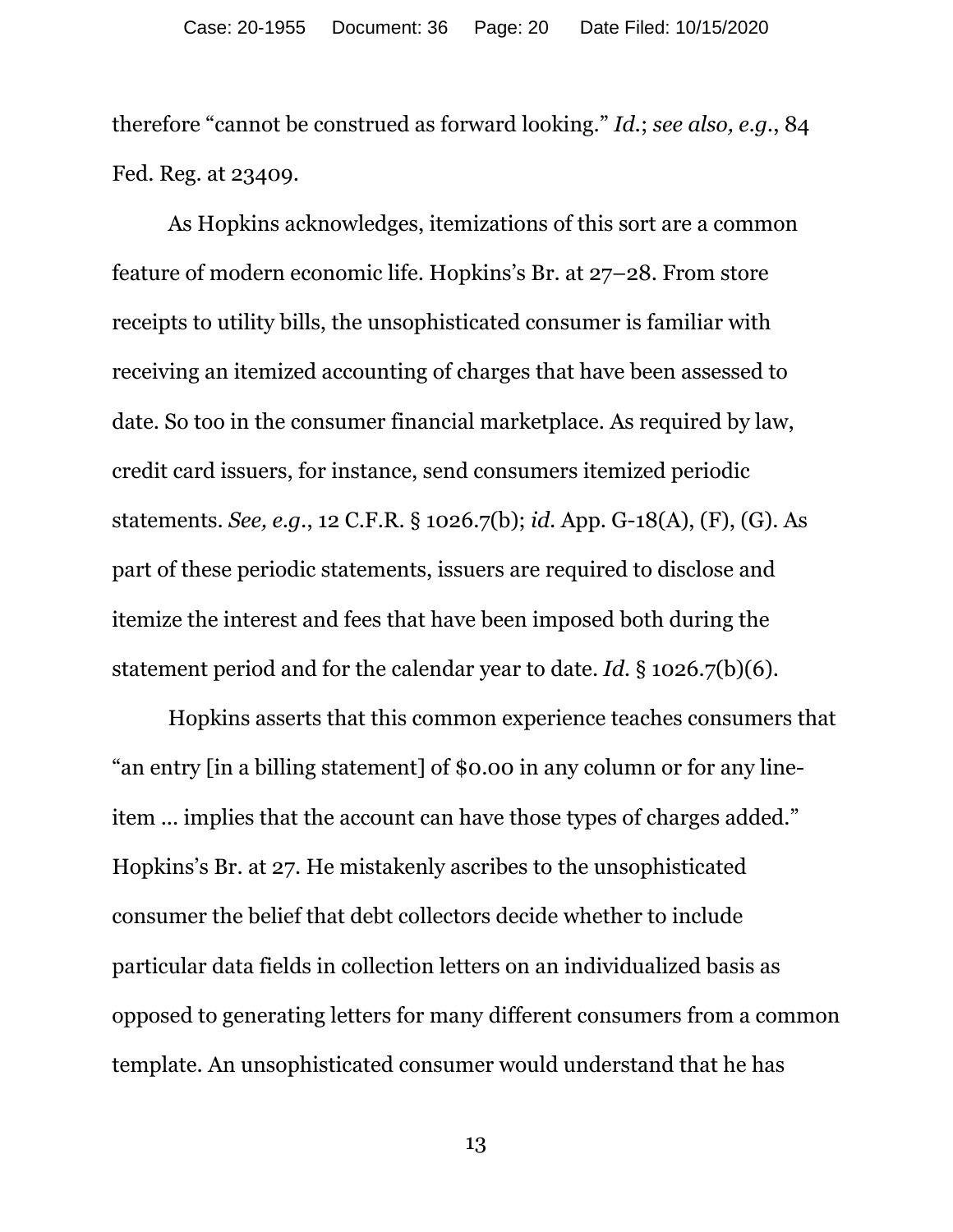received a letter produced from a standard template that includes certain elements that he might not find to be directly relevant to his situation. *Cf. Campuzano-Burgos v. Midland Credit Mgmt., Inc.*, 550 F.3d 294, 300 (3d Cir. 2008) (rejecting argument that the least sophisticated debtor would view a letter offering to settle his debt as being an individualized letter from a corporate executive based on font, formatting, and content). In this case, the generic content in the October 3 letter, which did not even address Hopkins by name, made its mass-produced origin evident. SAppx21–22; *see also* SAppx16 (Compl.) ¶ 32 (alleging the October 3 letter is a "massproduced, computer-generated form letter[]").

 And while a letter generated from a common template, like any other communication, can mislead, *see Schultz v. Midland Credit Mgmt.*, 905 F.3d 159, 165 (3d Cir. 2018) (warning that the "convenience [of form letters] does not excuse a potential violation of the FDCPA"), no circuit court has agreed with Hopkins's assertion that the itemization of charges that have not been applied materially misleads an unsophisticated consumer into believing such charges may be added to her account. The Second and Seventh Circuits, however, recently rejected it. In *Degroot*, the plaintiff made the same argument to the Seventh Circuit as Hopkins does here: that the "inclusion [in an itemization] of a zero balance for interest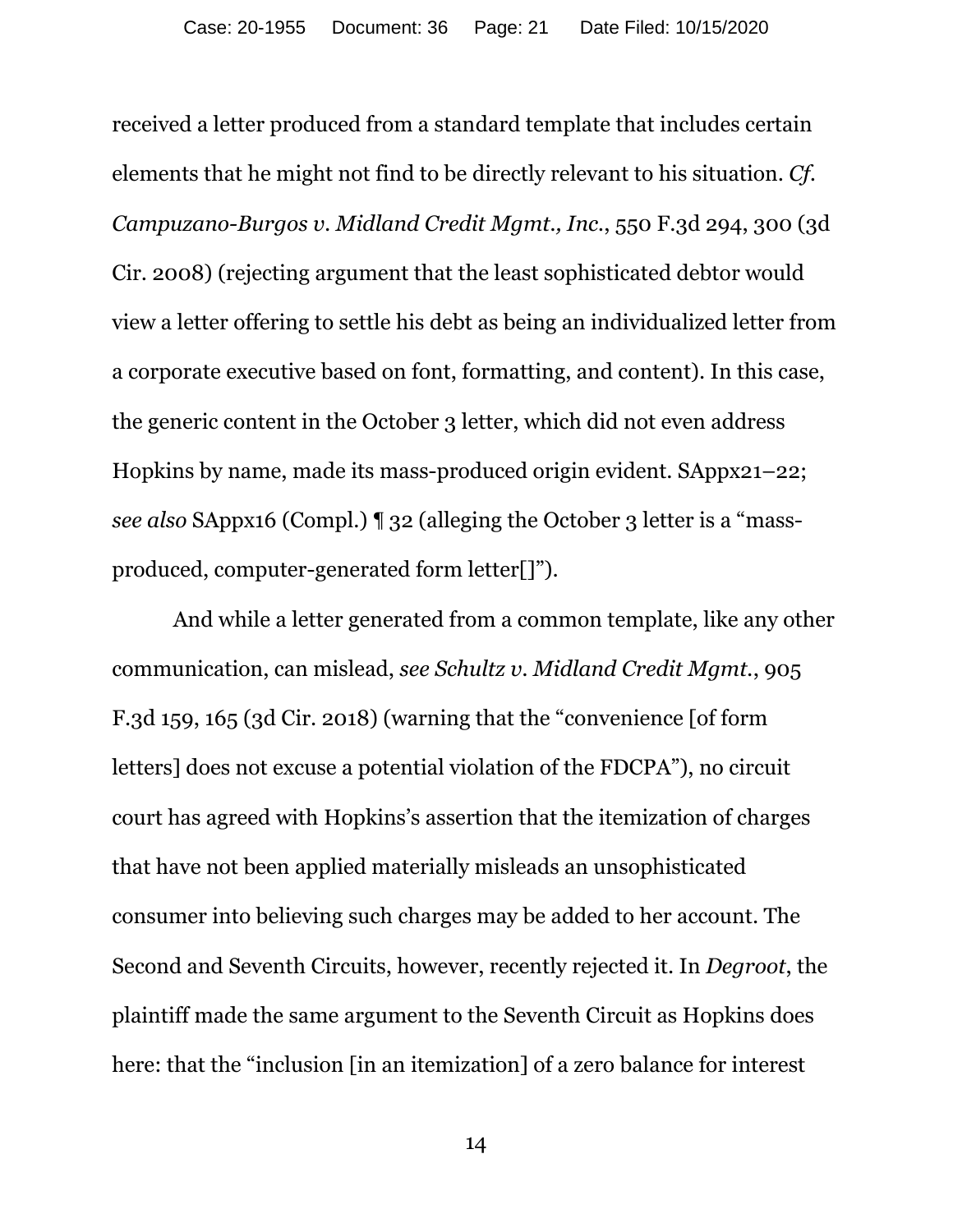and fees naturally implies [the consumer] could incur future interest or other charges." *See Degroot*, 2020 WL 5951360, at \*3. The Seventh Circuit found that interpretation "bizarre" or "idiosyncratic" because "the itemization of a debt is a record of what has already happened." *Id*. In other words, such an "itemized breakdown" of consumer debt "makes no comment whatsoever about the future." *Id.* at \*4. Consequently, "any inference [the *Degroot* plaintiff] made about the debt accruing interest or other charges in the future was entirely speculative." *Id.* at \*3. The court further noted that it had previously held that "[a] lawyer's ability to identify a question that a dunning letter does not expressly answer ('Is it possible the balance might increase?') does not show the letter is misleading, even if a speculative guess to answer the question might be wrong." *Id.* (quoting *Koehn v. Delta Outsource Grp., Inc.*, 939 F.3d 863, 865 (7th Cir. 2019) (rejecting argument that a validation notice's disclosure of a "current balance" implied that a debt's balance might increase)). Recognizing that this logic *"*applies with equal force" when a collection letter merely itemizes \$0 in past charges, the court held that the "mere raising of an open question about future assessment of other charges with a speculative answer does not make the [itemized] breakdown misleading." *Id*.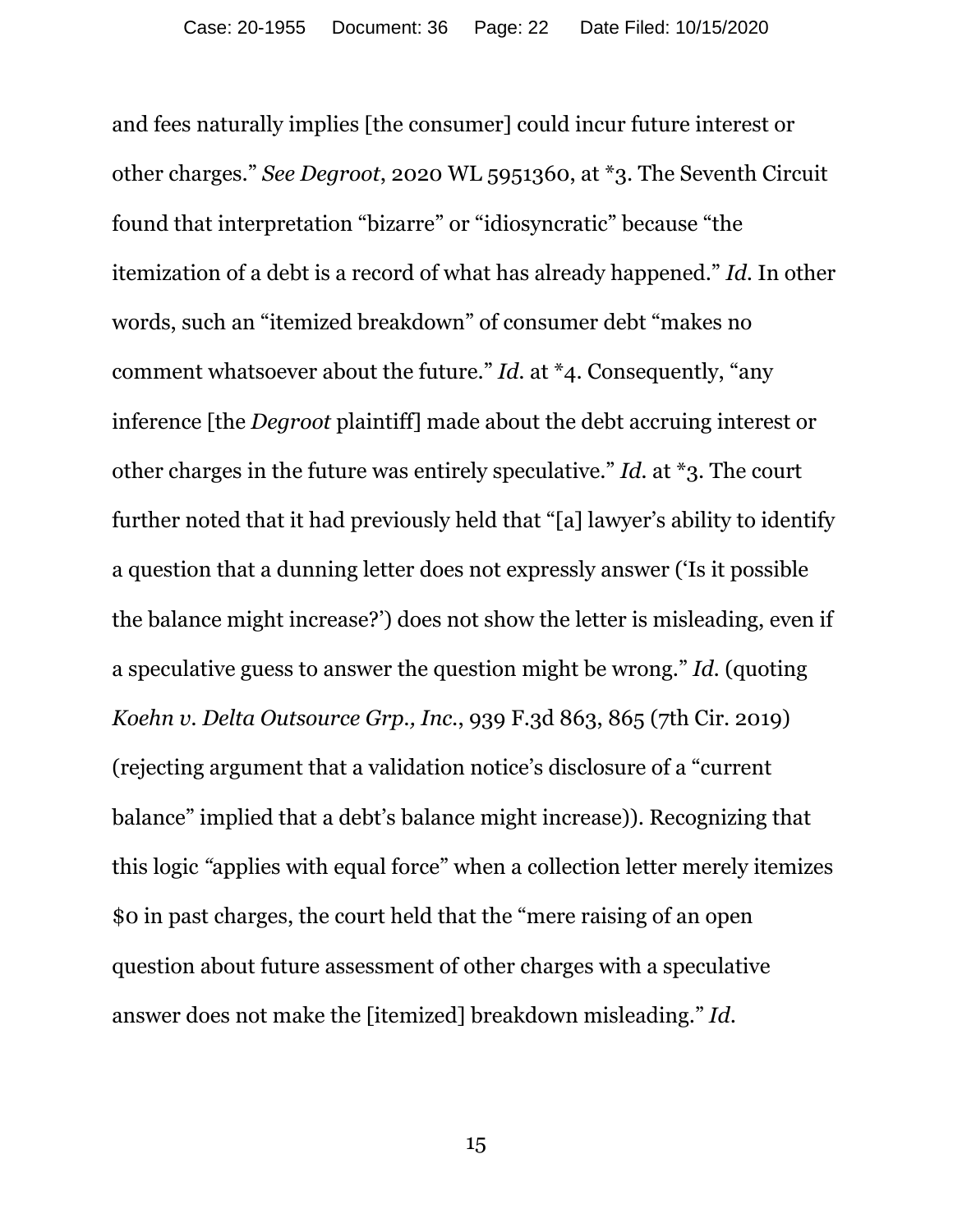Similarly, in the decision relied upon by the court below, the Second Circuit affirmed the dismissal of a section 1692e claim where the collector's notice included separate line items indicating \$0 in interest and charges or fees had accrued on the balance of a "static" debt. *Dow*, 783 F. App'x at 76– 77. Though Hopkins finds it "difficult to understand" that decision, Hopkins's Br. at 23, its holding is clear: a collection letter does not "suggest[]" a "debt is dynamic" merely by including an itemization table reflecting \$0 in interest and fees if "there is no other information relating to interest, fees, or charges in the notice." *Dow*, 783 F. App'x at 77.

As the district court discussed, the Second Circuit's holding in *Dow*  "build[s] on" its prior decision in *Taylor*. Appx7. This Court recently endorsed *Taylor's* holding that "a collection notice that states a debt owed without mentioning interest or fees when no such interest or fees are accruing did not violate § 1692e." *Dotson v. Nationwide Credit*, No. 19- 3695, --- F. App'x ----, 2020 WL 5757994, at \*2 (3d Cir. Sept. 28, 2020) (summarizing *Taylor*, 886 F.3d at 215). The plaintiff in *Dow*, like Hopkins here, argued that *Taylor* did not control because the notice in *Dow* did mention interest and fees by "includ[ing] separate line items for the interest and charges or fees accrued on the balance." *Dow*, 783 F. App'x at 76–77. But as the Second Circuit recognized, such itemization alone does not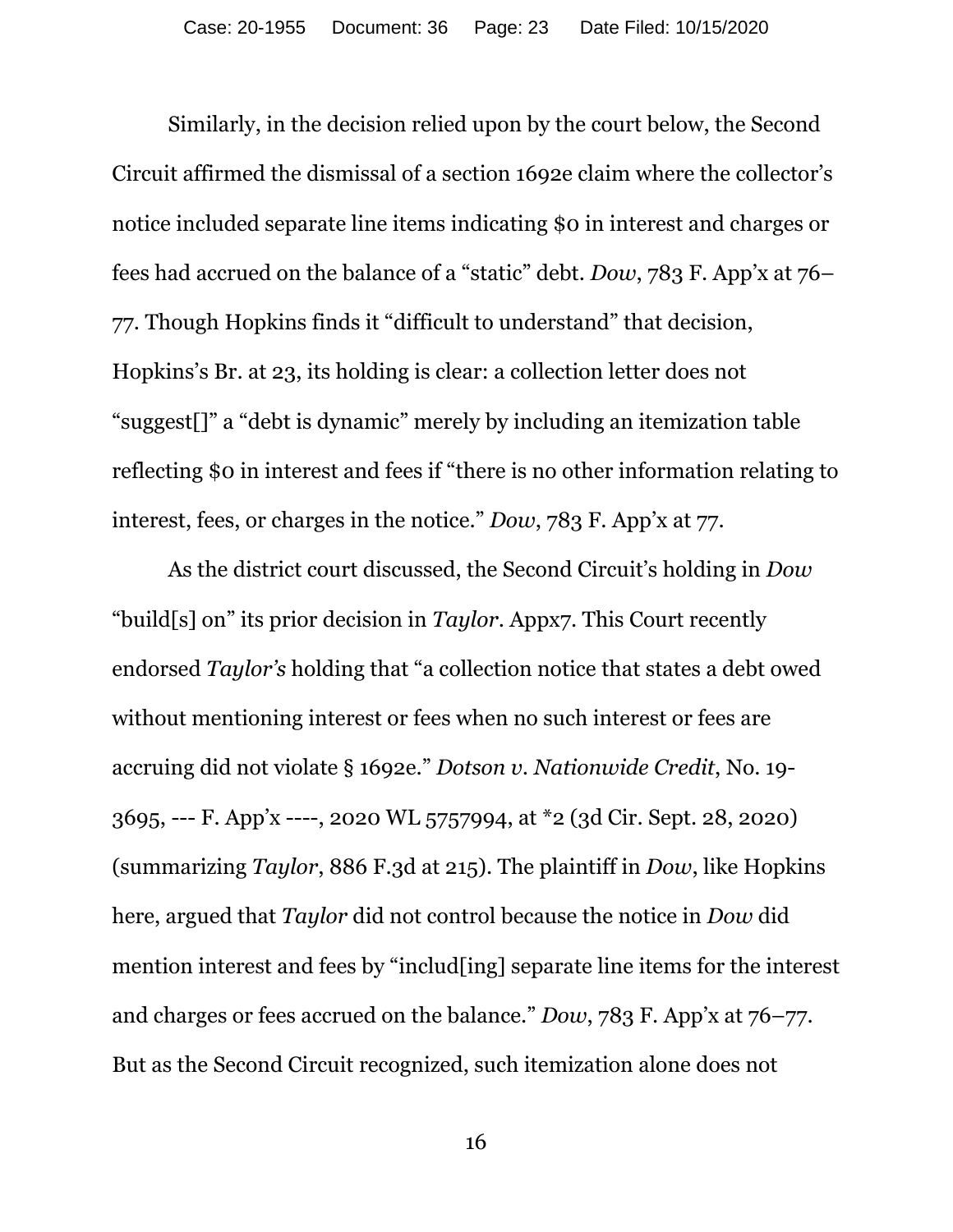mislead a consumer about the nature of her debt. *Id.*; *see also Salinas v.* 

*R.A. Rogers, Inc.*, 952 F.3d 680, 685 (5th Cir. 2020) (characterizing as "absurd" the proposition that the "mere mention of 'Interest' and 'Fee[s]' even though currently pegged at '\$0.00'—could suggest the possibility that interest or fees may accrue in the future").

To be sure, as the Seventh Circuit noted in *Degroot*, 2020 WL 5951360, at \*3, there has been a split among district judges about whether claims like Hopkins's should be dismissed at the pleading stage.3 Some

 $\overline{a}$ 

<sup>3</sup> *Compare, e.g.*, *Knaak v. Optio Sols. LLC*, No. 19-CV-1036-JPS, 2019 WL 6895991 (E.D. Wis. Dec. 18, 2019) (denying motion to dismiss) (overruled by *Degroot*); *Virden v. Client Servs., Inc.*, No. 5:19-CV-00329, 2019 WL 4862066 (N.D. Ohio Oct. 2, 2019) (same); *Driver v. LJ Ross Assocs., Inc.*, No. 3:18-CV-00220, 2019 WL 4060098 (S.D. Ind. Aug. 28, 2019) (same) (overruled by *Degroot*); *Gaston v. Fin. Sys. of Toledo, Inc.*, No. 3:18-CV-2652, 2019 WL 2210769 (N.D. Ohio May 22, 2019) (same); *Duarte v. Client Servs.*, No. 18 C 1227, 2019 WL 1425734 (N.D. Ill. Mar. 29, 2019) (same) (overruled by *Degroot*); *Wood v. Allied Interstate, LLC*, No. 17 C 4921, 2018 WL 2967061 (N.D. Ill. June 13, 2018) (same) (overruled by *Degroot*)*, with Qureshi v. Vital Recovery Servs., Inc.*, No. 18-CV-4522, 2019 WL 3842697 (E.D.N.Y. Aug. 15, 2019) (granting motion to dismiss); *Donaeva v. Client Servs., Inc.*, No. 18-CV-6595, 2019 WL 3067108 (E.D.N.Y. July 12, 2019) (same); *Hussain v. Alltran Fin., LP*, No. 17-CV-3571, 2018 WL 1640584 (E.D.N.Y. Apr. 4, 2018) (same); *Delgado v. Client Servs., Inc.*, No. 17 C 4364, 2018 WL 1193741 (N.D. Ill. Mar. 7, 2018) (same); *Jones v. Prof'l Fin. Co., Inc.*, No. 17-61435-CIV, 2017 WL 6033547 (S.D. Fla. Dec. 4, 2017) (same); *Dick v. Enhanced Recovery Co., LLC*, No. 15-CV-2631, 2016 WL 5678556 (E.D.N.Y. Sept. 28, 2016) (same). As noted, several of the district courts that denied motions to dismiss the type of claim Hopkins asserts here have now been overruled by the Seventh Circuit.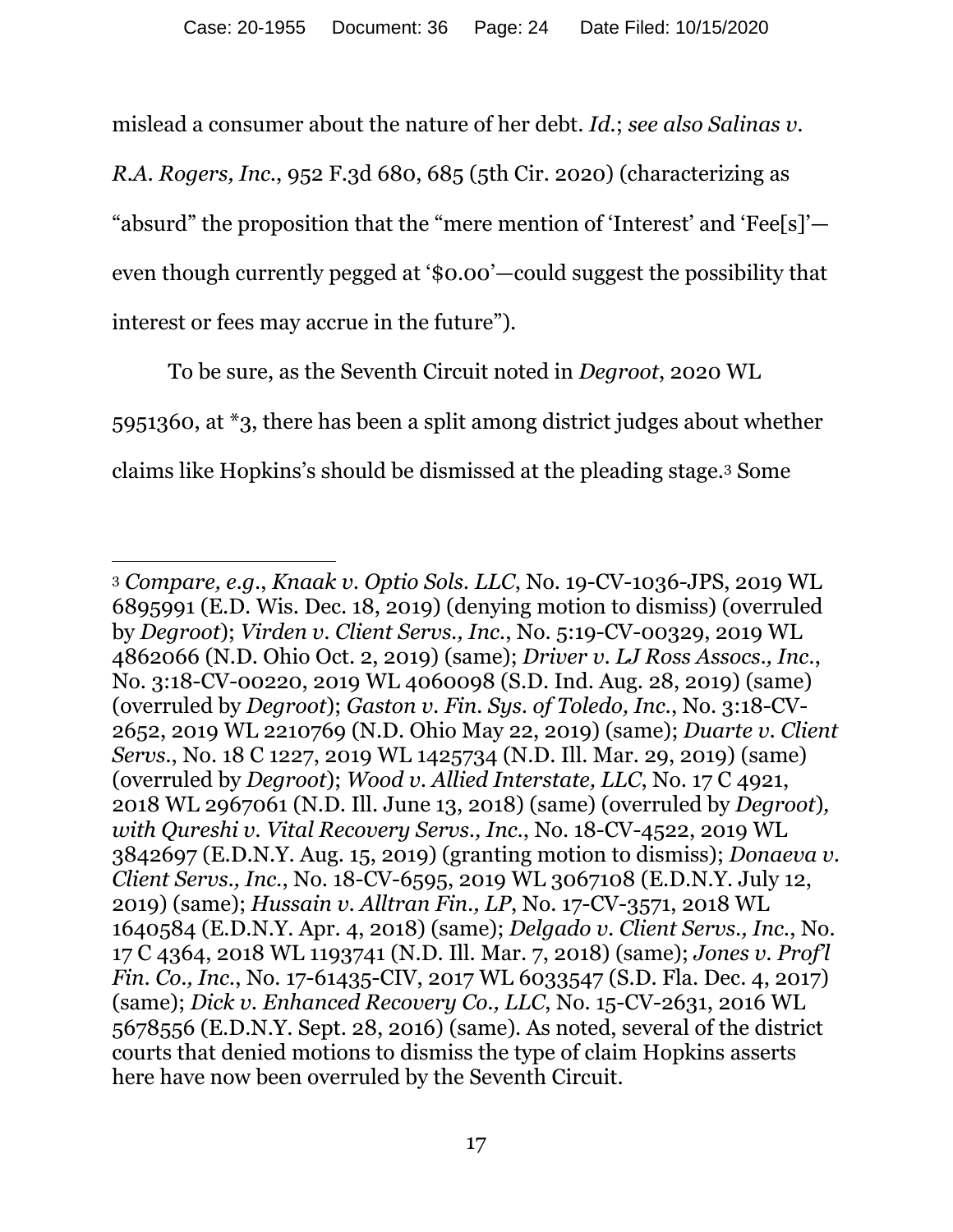district courts have questioned why a collector would include a column for fees and costs "and insert a dollar figure (\$0.00), if not to suggest that that such fees and costs might possibly accrue in the future." *Wood v. Allied Interstate, LLC*, No. 17 C 4921, 2018 WL 2967061, at \*2 (N.D. Ill. June 13, 2018); *accord Driver v. LJ Ross Assocs., Inc.*, No. 3:18-CV-00220, 2019 WL 4060098, at \*3 (S.D. Ind. Aug. 28, 2019); *but see Dow*, 783 F. App'x at 76–77 (affirming dismissal where notice disclosed \$0 for interest and fees). But the courts that have declined to dismiss claims like Hopkins's have not identified a plausible basis to conclude that an unsophisticated consumer would understand an accurate statement that certain categories of charges had not been applied to her debt to include an implicit representation that those categories could be applied to her debt in the future.4 *See also Degroot*, 2020 WL 5951360, at \*3 (rejecting this argument as "unpersuasive"). An unsophisticated consumer cannot be expected to seek hidden meaning in the inclusion of data fields in a form letter absent a good reason, *see White v. Goodman*, 200 F.3d 1016, 1020 (7th Cir. 2000) (rejecting as "fantastic conjecture" argument that an unsophisticated

 $\overline{a}$ 

<sup>4</sup> It does not appear that any plaintiff has prevailed, or even survived summary judgment, on the claim that an accurate itemization of a consumer's debt violates the FDCPA. *See, e.g.*, *Edwards v. BC Servs., Inc.*, No. 18-CV-03322, 2019 WL 6726232, at \*11 n.14 (D. Colo. Dec. 10, 2019) (collecting cases).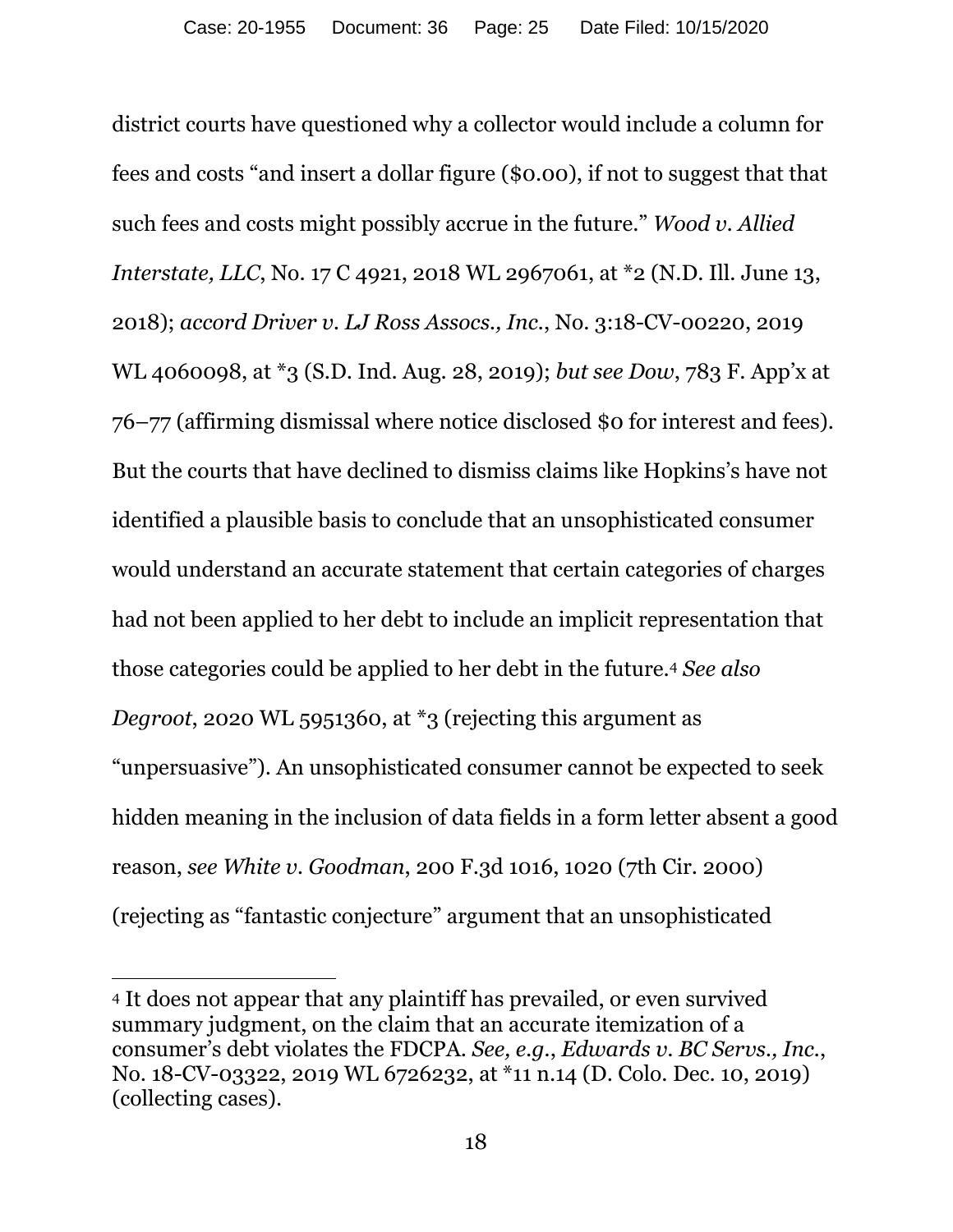consumer would read disclosures applicable to residents of a particular state as implying that nonresidents had lesser rights). Here, there is no such reason: An unsophisticated consumer would know from experience that interest and fees are common additions to unpaid balances. *See Salinas*, 952 F.3d at 685 (observing that "unsophisticated borrowers have collectively experienced for thousands of years[] that interest and other charges tend to accrue on some debts"); 12 C.F.R. § 1026.7(b) (requiring disclosure of interest and fees).

As a result, it would be unreasonable for an unsophisticated consumer to interpret an itemization showing that no interest and fees had been assessed on her account as raising the prospect that she would be charged fees or interest in the future. Hopkins has thus failed to identify any false, misleading or deceptive representation in the October 3 letter. He has "mere[ly] rais[ed] ... an open question about future assessment of charges with a speculative answer," which is insufficient to state a claim for violation of the FDCPA. *Degroot*, 2020 WL 5951360, at \*3; *see also Taylor*, 886 F.3d at 215 ("[A] collection notice that fails to disclose that interest and fees are not currently accruing on a debt is not misleading within the meaning of Section 1692e.").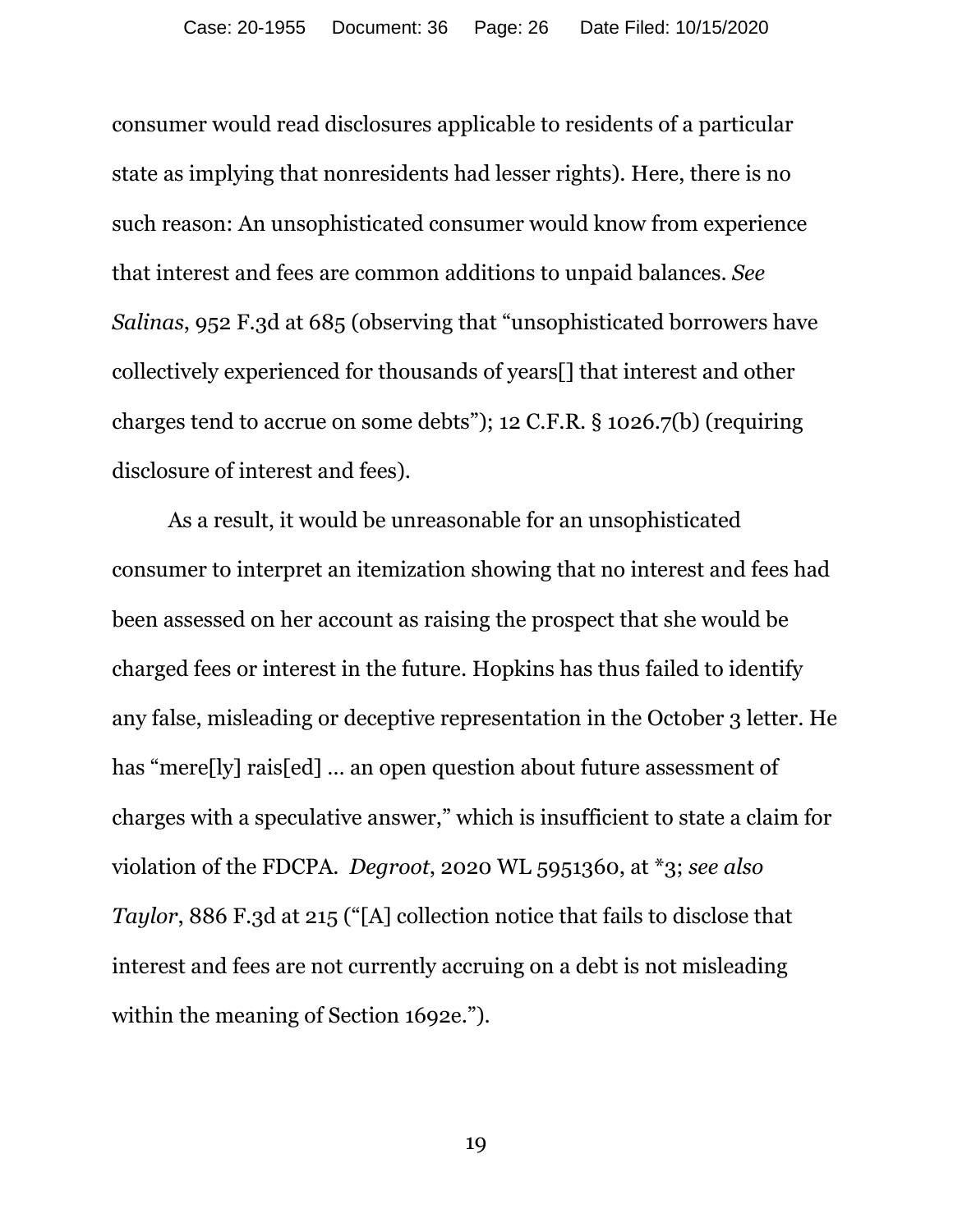### **II. Holding that accurate itemization of interest and fees applied to a debt may by itself violate the FDCPA would discourage collectors from providing consumers with accurate and useful information.**

Finding that a debt collector may violate the FDCPA by sending a collection letter that accurately itemizes the interest and fees incorporated into a debt would have the perverse effect of discouraging collectors from providing consumers with accurate and useful information. This Court should reject it. *See, e.g.*, *Hahn v. Triumph P'ships LLC*, 557 F.3d 755, 757 (7th Cir. 2009) ("Classifying obligations in a way that helps customers to understand what has happened cannot be condemned as a false statement about a debt's character.").

As noted above, the Bureau has proposed requiring collectors to itemize debts in validation notices. The preamble to the Bureau's notice of proposed rulemaking explains that itemizing fees and interest could help consumers in a variety of ways. 84 Fed. Reg. at 23341–42. "[C]onsumers may be better positioned to recognize whether they owe a debt and to evaluate whether the current amount alleged due is accurate if they understand how the amount changed over time due, for example, to interest, fees, payments, and credits that have been assessed or applied to the debt." *Id.* at 23341; *see also id.* ("The Bureau's qualitative consumer testing indicates that an itemization appears to improve consumer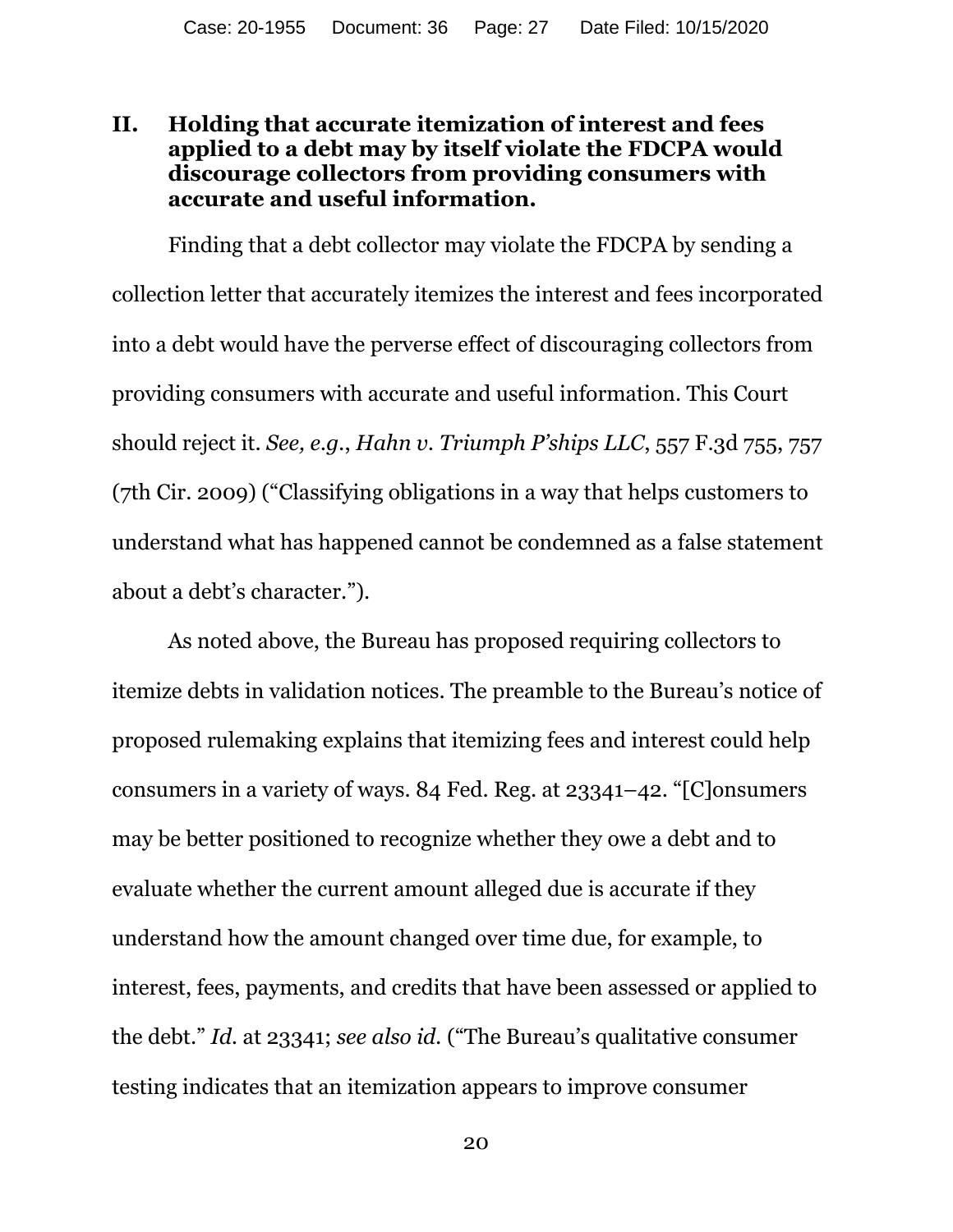understanding about and recognition of the debt."). And by giving consumers sufficient information to evaluate a validation notice's claim of indebtedness, itemization may discourage unfair, deceptive, or abusive practices. *Id.* at 23342. For instance, itemization "may help a consumer identify erroneous or fabricated fees that a creditor or debt collector may have added that inflated the amount of an alleged debt." *Id.* 

The Bureau is not alone in thinking that consumers may benefit from receiving itemized validation notices or collection letters. Its proposal is consistent with suggestions from the Federal Trade Commission, *see* Fed. Trade Comm'n, *Collecting Consumer Debts: The Challenges of Change*, at v (Feb. 2009)5 (suggesting that Congress require itemization); state requirements, *see, e.g.*, Cal. Civ. Code § 1788.52(a)(2) (requiring itemization in validation notices); N.Y. Comp. Codes R. & Regs. tit. 23, § 1.2(b)(2) (same), and judicial decisions, *see, e.g.*, *Fields v. Wilber Law Firm, P.C.*, 383 F.3d 562, 565–66 (7th Cir. 2004); *Degroot*, 2020 WL 5951360, at \*4 (noting that *Fields* "appears to *compel* the inclusion of an itemized breakdown.") (emphasis added); *cf. also Haddad v. Alexander, Zelmanski, Danner & Fioritto, PLLC*, 758 F.3d 777, 785 (6th Cir. 2014)

 $\overline{a}$ 

<sup>5</sup> https://www.ftc.gov/sites/default/files/documents/reports/collectingconsumer-debts-challenges-change-federal-trade-commission-workshopreport/dcwr.pdf.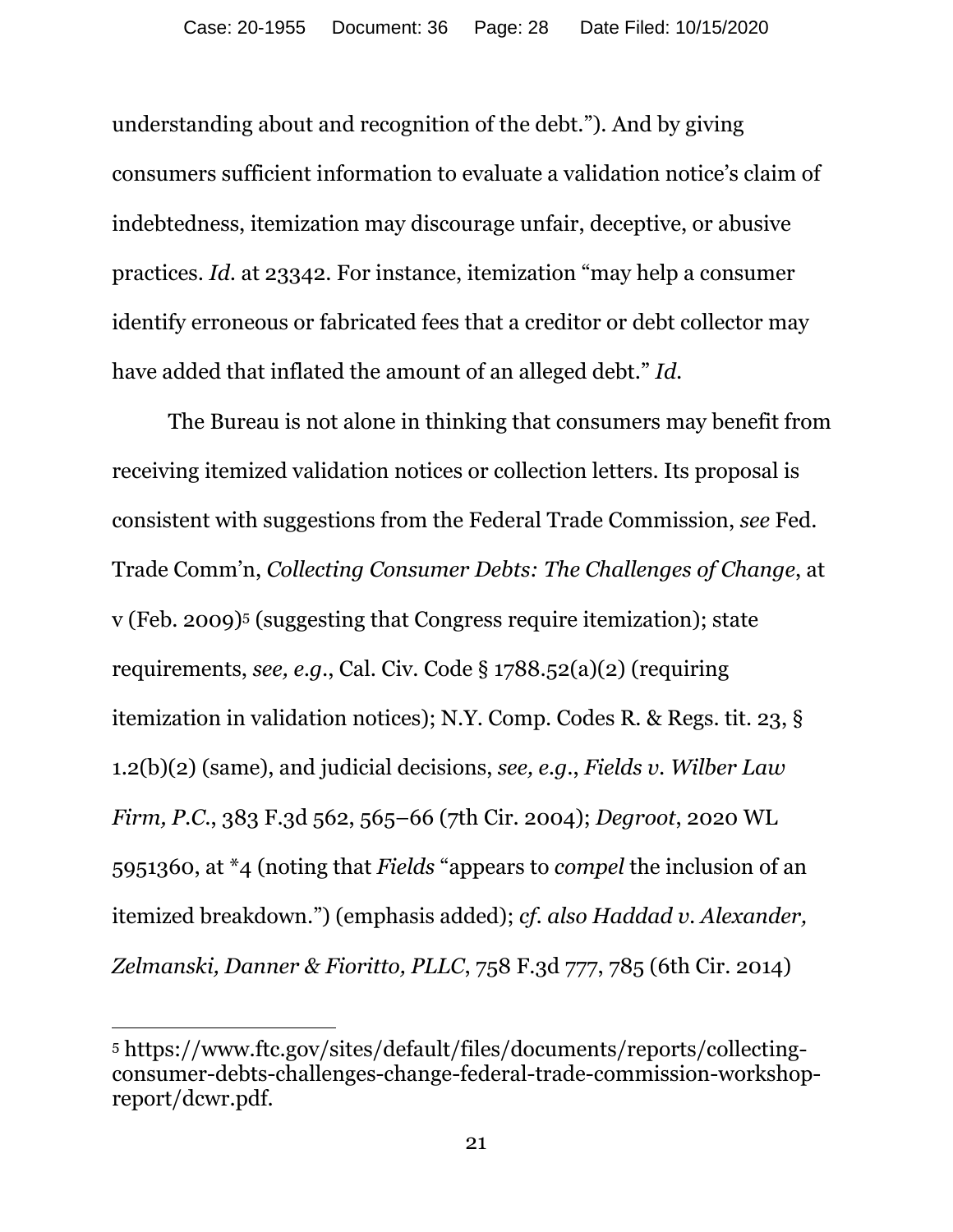(opining that providing "an itemized accounting detailing the transactions in an account that have led to the debt" in response to a consumer dispute "is often the best means of" enabling the consumer to sufficiently dispute a payment obligation).

If adopted, Hopkins's position would discourage debt collectors from providing this valuable information to consumers. Hopkins argues that, because Hopkins's debt was allegedly static, the FDCPA required Collecto to either (1) remove from the October 3 letter columns that do not apply to Hopkins's debt; or (2) "eliminate any ambiguity about whether the debt could increase by replacing \$0.00 with 'N/A.'" Hopkins's Br. at 27–28. Hopkins erroneously suggests that the Bureau's proposed debt collection rule does not conflict with this position because, in his words, it "expressly permits debt collectors to use 'N/A' for any category which does not apply to the debt being collected." Hopkins's Br. at 28 (citation omitted).6 But the Bureau's proposed rule does not refer to "any category which does not apply" in some general sense, *id.*; it instead refers to charges that that "have [not] been assessed or applied" in the past, 84 Fed. Reg. at 23415. Its proposal therefore would not, as Hopkins' characterization suggests,

 $\overline{a}$ 

<sup>6</sup> Of course, any final rule adopted by the Bureau may differ from its proposal, including with respect to the language cited by Hopkins.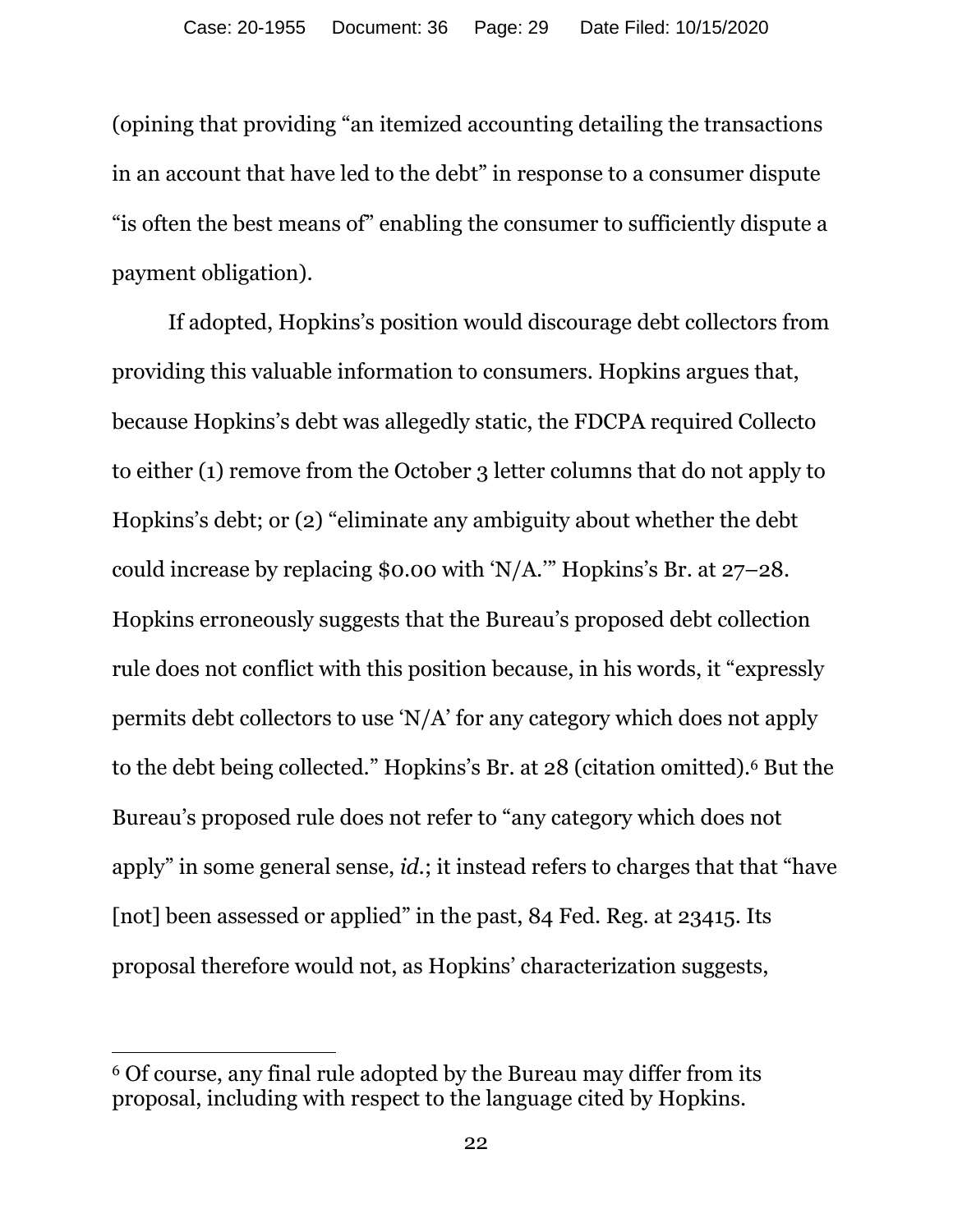require debt collectors to determine whether a given category of charge is applicable, i.e., *could* be applied. It only requires debt collectors to determine whether such a charge *has been* applied. If it has not, the Bureau's proposal would therefore permit debt collectors to indicate "0" or "N/A," or "state that no interest, fees, payments or credits *have been*  assessed or applied to the debt." *Id.* (emphasis added). The Bureau's proposal, which Hopkins acknowledges "[d]raw[s] on the general familiarity with such itemization tables," Hopkins's Br. at 28, thus proceeds from the premise Hopkins rejects: consumers understand such itemizations to reflect past charges (even \$0.00 in past charges) rather than to suggest future charges may accrue.

Moreover, Hopkins's position cannot be confined only to itemizations that indicate no fees or interest have been added to the debt during a certain period. Instead, his reasoning applies to the itemization of any static debt. For if disclosing that interest and collection fees have *not* been applied to a debt "impl[ies] that interest and collection fees could be added" in the future, *id.* at 27, the statement that such charges have *already* been applied implies the same, but more strongly. Indeed, at least one district court endorsing Hopkins's view of itemization has already extended his reasoning to debts where interest or fees had previously been applied but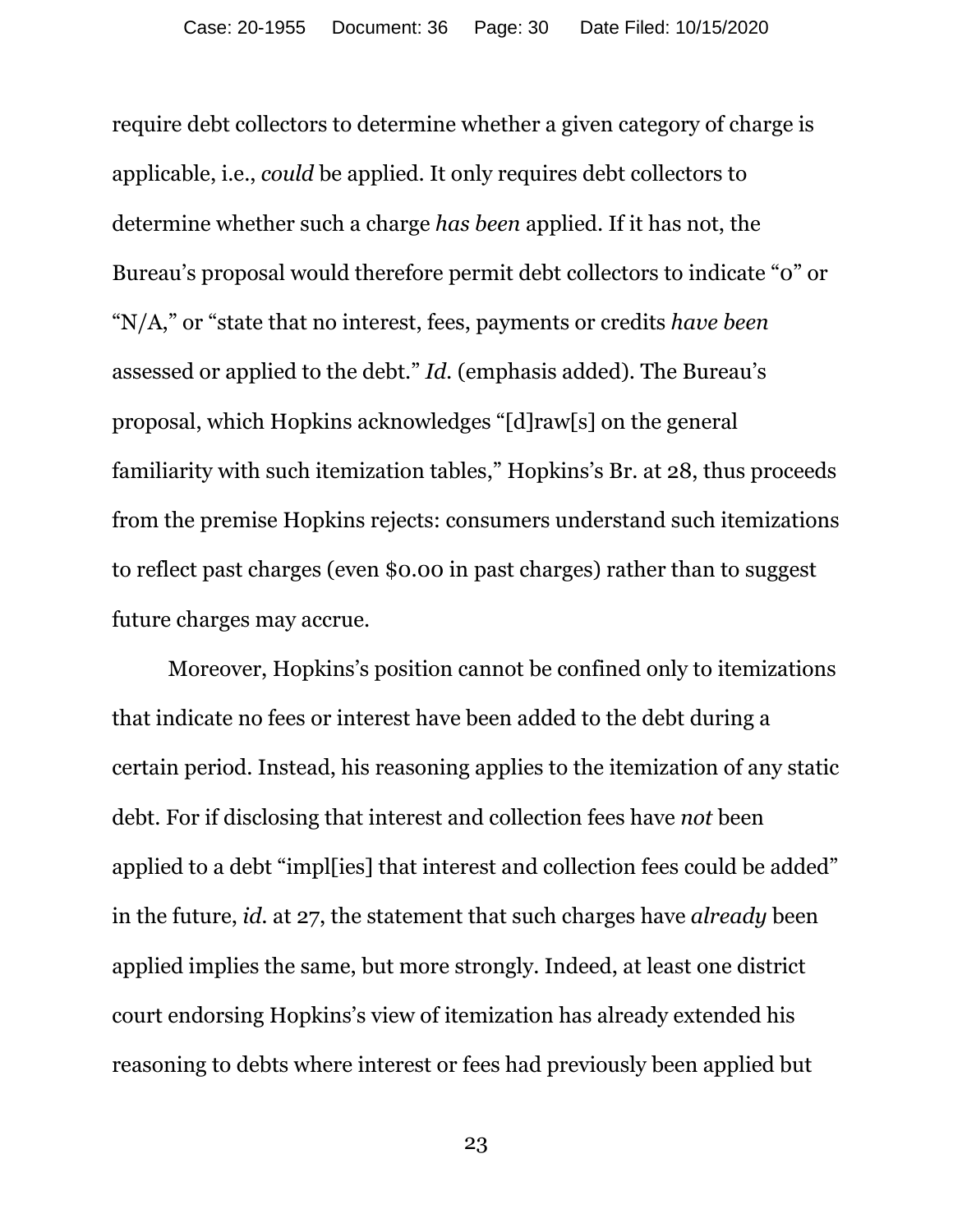were no longer accruing when the challenged collection letters were sent. *See Knaak*, 2019 WL 6895991, at \*2 (finding that itemization of previously applied "\$249.00" in fees and "\$271.24" in interest could be misleading where additional fees and interests could no longer be added to the debt). This decision shows that starting with Hopkins's premise—that itemizing past charges implies future charges may be coming—ends with discouraging the itemizations that Hopkins's acknowledges "can be an effective method for conveying essential information about an account's debits and credits." Hopkins's Br. at 27; *see also Hahn v. Triumph P'ships LLC*, 557 F.3d 755, 757 (7th Cir. 2009) ("Classifying obligations in a way that helps customers to understand what has happened cannot be condemned as a false statement about a debt's character.").7

Further, the impact of Hopkins's approach would not be confined to so-called "static" debts. Under his rule, a debt collector could not accurately state in an itemization that it had assessed \$0 in any type of charge, unless the collector intended to assess that type of charge going forward. *Cf. Taylor*, 886 F.3d at 214–15 ("[R]equiring debt collectors to draw attention to the fact that a previously dynamic debt is now static might even create a

 $\overline{a}$ 

<sup>7</sup> To be clear, the Bureau does not suggest that accepting Hopkins's argument in this appeal would affect the Bureau's rulemaking authority to require that validation notices itemize consumer's debts.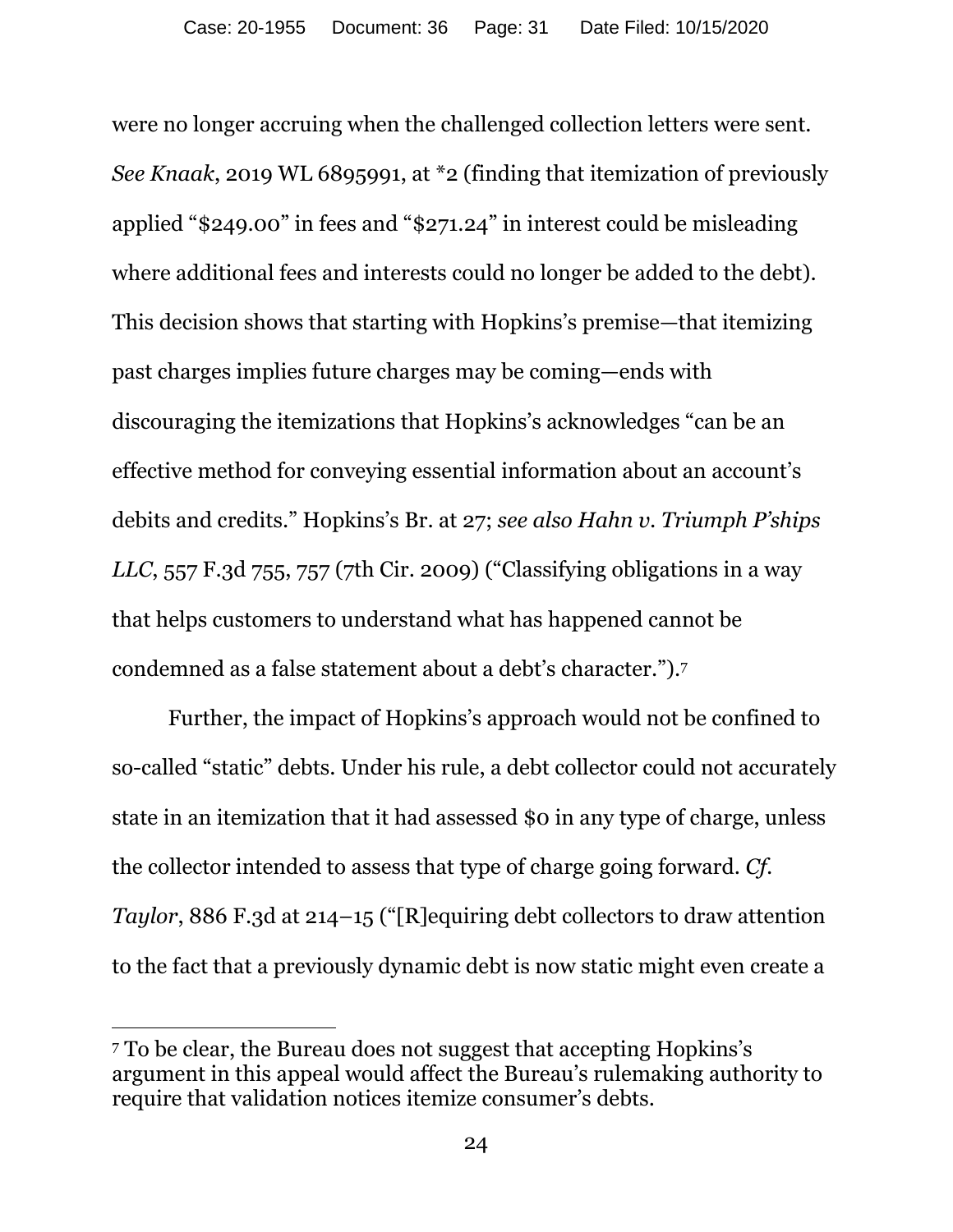perverse incentive for them to continue accruing interest or fees … when they might not otherwise do so."). But if itemizing \$0 in past charges implies such charges may be assessed in the future, indicating a category of charges is "not applicable," which Hopkins would require instead, surely implies that such charges can *never* be applied. Debt collectors would therefore need to determine whether and which types of charges could ever apply to a given debt before providing a consumer with an itemization. But determining whether a debt is truly "static" may not always be straightforward. For example, even where interest or other fees are no longer accruing, a future judgment may entitle a debt collector to postjudgment interest or fees. *See, e.g.*, *Degroot v. Client Servs., Inc.*, No. 19-C-951, 2020 WL 231201, at \*5 (E.D. Wisc. Jan. 15, 2020); *cf. Salinas*, 952 F.3d at 685 (explaining that determining whether a debt was static would require debt collectors "to sift through applicable statutes and loan contracts to determine with absolute certainty, for each and every account, whether interest or other charges might possibly accrue."). And a debt may be "static" in one way but not another (for instance if additional fees cannot be added but interest is still accruing). *Cf. Fields*, 383 F.3d at 563 (noting that collector's dunning letters revealed that additional interest was being added to the consumer's debt, but that attorneys' fees were not). In the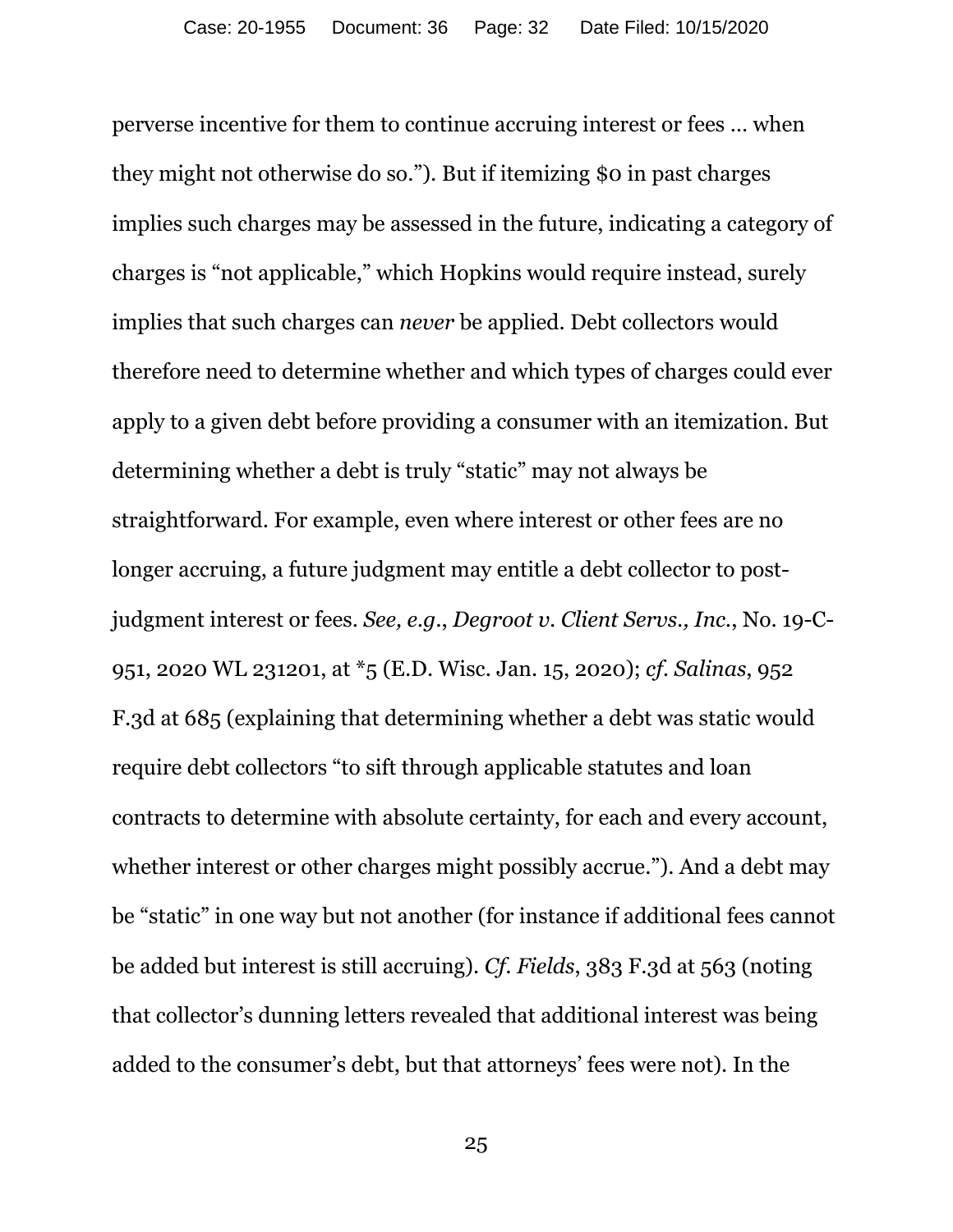event of such uncertainty, Hopkins's proposed approach would discourage debt collectors from providing itemization at all.

### **CONCLUSION**

The district court rightly rejected Hopkins's itemization claim because that claim's premise—that accurately itemizing \$0.00 in past interest and fees implies the possibility of future interest and fees—is wrong. Hopkins has not identified any misleading or deceptive language with the October 3 letter, but only a question that the letter did not expressly answer. Incorporating Hopkins's error into the law of this Circuit would perversely incentivize debt collectors to provide less information to consumers, to those consumers' ultimate detriment. This Court should affirm the district court's judgment.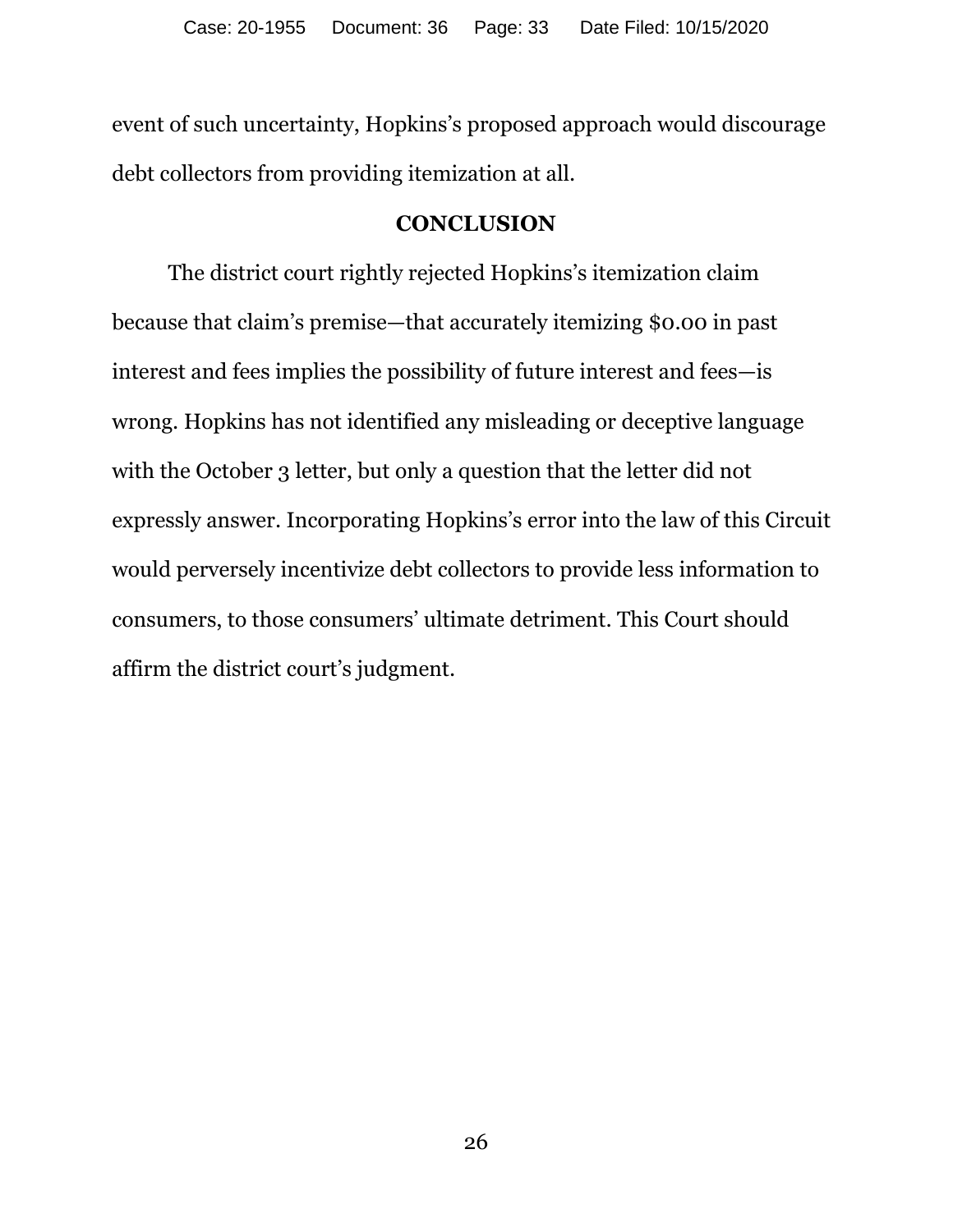Respectfully submitted,

Dated: October 15, 2020 /s/ Derick Sohn

 Mary McLeod *General Counsel*  John R. Coleman  *Deputy General Counsel*  Steven Y. Bressler *Assistant General Counsel*  Derick Sohn (CA Bar #272758; DC Bar #1003386) *Senior Counsel*  Consumer Financial Protection Bureau 1700 G Street, NW Washington, D.C. 20552 (202) 435-7873 (telephone) (202) 435-7024 (facsimile) derick.sohn@cfpb.gov

*Counsel for* Amicus Curiae *Consumer Financial Protection Bureau*